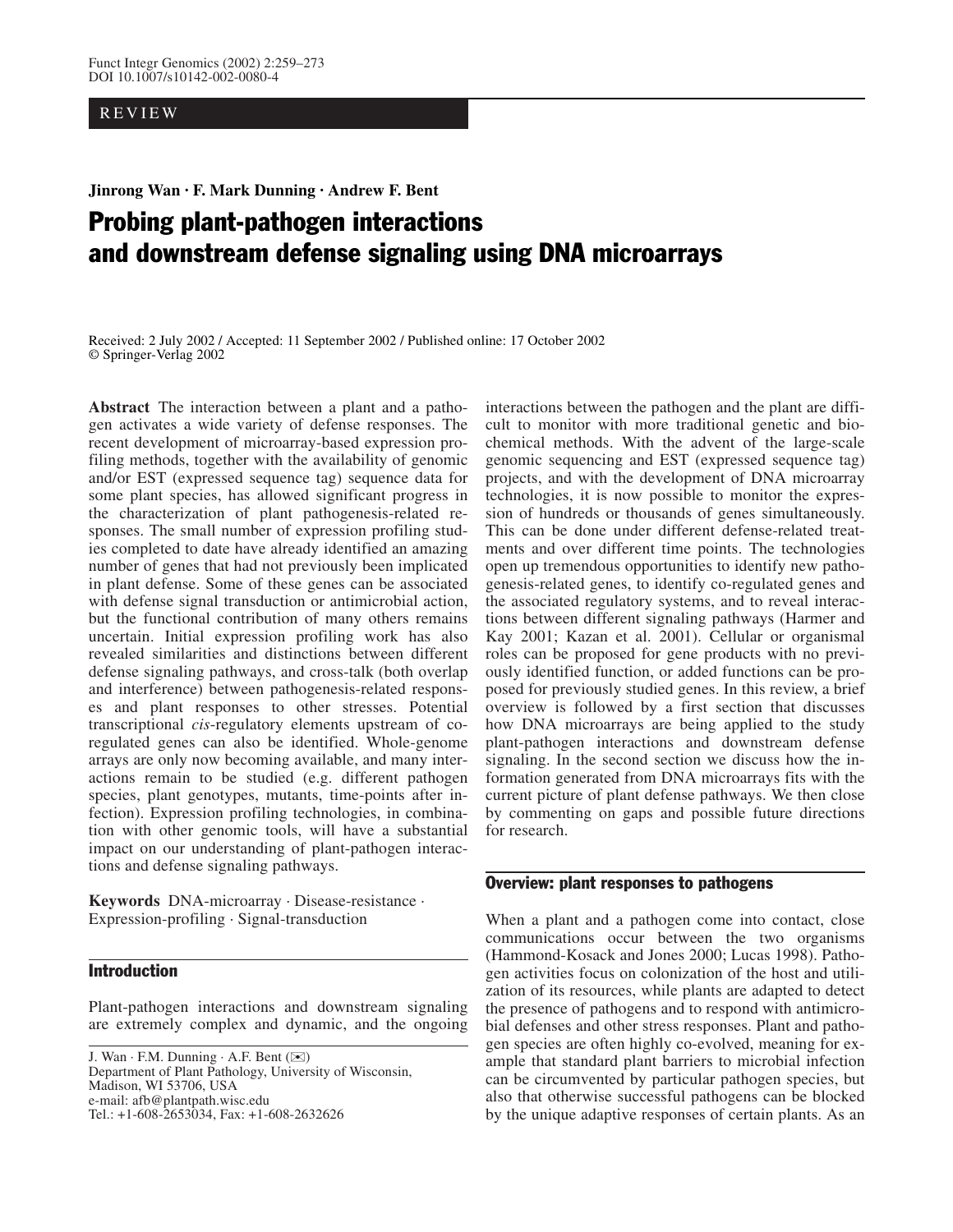infection plays out, the plant's metabolism often represents a shifting mixture of disease resistance responses and disease susceptibility responses.

Interactions between plants and pathogens induce a series of plant defense responses (Hammond-Kosack and Jones 1996). Calcium and other ion fluxes are observed, and protein kinases are activated. Production of signaling compounds such as reactive oxygen intermediates (ROIs), salicylic acid (SA), nitric oxide (NO), ethylene (ETH) and jasmonic acid (JA) causes activation of many downstream responses. Synthesis of antimicrobial peptides, phenolics, flavonoids and other phytoalexin compounds is induced, and cell wall reinforcement responses are activated. A large number of up-to-date reviews are available that provide further information and references on these topics (e.g. Bonas and Lahaye 2002; Dangl and Jones 2001; Dong 2001; Feys and Parker 2000; Fluhr 2001; Glazebrook 2001; Hulbert et al. 2001; Keen et al. 2001; Lam et al. 2001; Martin 1999; Nimchuk et al. 2001; Nümberger and Scheel 2001; Rowland and Jones 2001; Shirasu and Schulze-Lefert 2000; Staskawicz et al. 2001). Not surprisingly, host transcriptional activity is substantially modulated and redirected over the course of such defense responses (Kazan et al. 2001; Maleck et al. 2000; Rushton and Somssich 1998; Scheideler et al. 2002).

An important and heavily studied class of interactions follow the so-called "gene-for-gene" relationship (Flor 1971). When a pathogen-derived avirulence (avr) protein of a virus, bacterium, fungus, nematode or insect is recognized directly or indirectly by the corresponding resistance (R) protein in the plant, the R protein and its associated cellular machinery typically activate defenses that are sufficiently rapid and strong to make the infection unsuccessful (Dangl and Jones 2001; Ellis and Jones 1998). Hence *R* genes form an important "front end" of the plant immune system, and are exploited widely for disease control in crop plants (Crute and Pink 1996; Simmonds and Smartt 1999). To date more than 40 *avr* genes have been identified from plant pathogens, primarily from the bacterial genera *Pseudomonas* and *Xanthomonas* but also from viral and fungal pathogens (Bonas and Lahaye 2002). The few dozen *R* genes that have been cloned to date encode R proteins with conserved structures, and the genomes of *Arabidopsis* and rice (and presumably most other plant species) each carry a few hundred *R* gene homologs (Michelmore 2000). The *R* gene-mediated pathogen surveillance system allows particularly rapid activation of defense responses such as those listed in the previous paragraph. The hypersensitive response (HR), a programmed plant cell death response at the site of pathogen infection, is often associated with gene-for-gene disease resistance (Heath 2000).

A number of the above cellular responses can also be observed during interactions that are not dominated by *R*/*avr*-mediated defense induction. Pathogenic infections that result in notable disease are still constrained by host defense responses. This fact is nicely demonstrated in plants blocked for salicylic acid production: they are much more heavily colonized and damaged than wildtype disease-susceptible controls (Delaney et al. 1994; Gaffney et al. 1993). Infection by a given pathogen can shift both proximal and distal plant tissues to a physiological state of elevated defensiveness against a broad range of pathogen species. Systemic acquired resistance (SAR) and induced systemic resistance (ISR) are related but distinct versions of this systemic host response, and they share two components: elevated production of certain antimicrobial compounds, and potentiation of the defense activation machinery so that antimicrobial responses are activated more strongly and rapidly in response to subsequent infections (see the reviews by Dong 2001; Feys and Parker 2000; Glazebrook 2001).

The term "pathogenesis-related protein" (PR protein) was introduced in the 1970s in reference to the proteins that are newly synthesized or present at substantially increased levels after a plant has been infected (Kitajima and Sato 1999; Keen et al. 2001; van Loon and van Kammen 1970). It is a carefully chosen term that reflects a broad scope of possible cellular roles, and its use helps to restrain premature application of the term "defense protein" to a protein that we know only as showing elevated expression during infection. The same issues of premature data interpretation were encountered with the shift to DNA/RNA-based study of "PR genes" more than 20 years ago, and will continue with the genomics-era study of plant responses to infection. A number of the classically defined PR genes do encode proteins such as chitinases, glucanases or defensins that have been shown to carry antimicrobial activity. However, individual PR proteins apparently make only small quantitative contributions to defense, and the contribution will vary depending on the pathogen target. Biotechnology efforts to improve plant disease resistance by enhancing production of particular PR proteins have generally yielded modest results that did not merit commercialization (e.g. Alexander et al. 1993; Broglie et al. 1991). Despite this fact, genes and proteins newly discovered to exhibit pathogenesis-related expression become obvious candidates that must be hypothesized to play a role in defense. It will become apparent below that the pool of candidate PR genes has expanded substantially through use of microarray-based expression profiling, and now includes a wide range of potential signal transduction products such as protein kinases and transcription factors.

# Applications of DNA microarrays to plant-pathogen interactions

DNA microarrays are an excellent tool for identifying potential defense-related genes

The technology of DNA microarrays is constantly evolving, but widely used methods can be grouped into two basic types: cDNA microarrays and oligonucleotidebased arrays. Detailed reviews of the technology are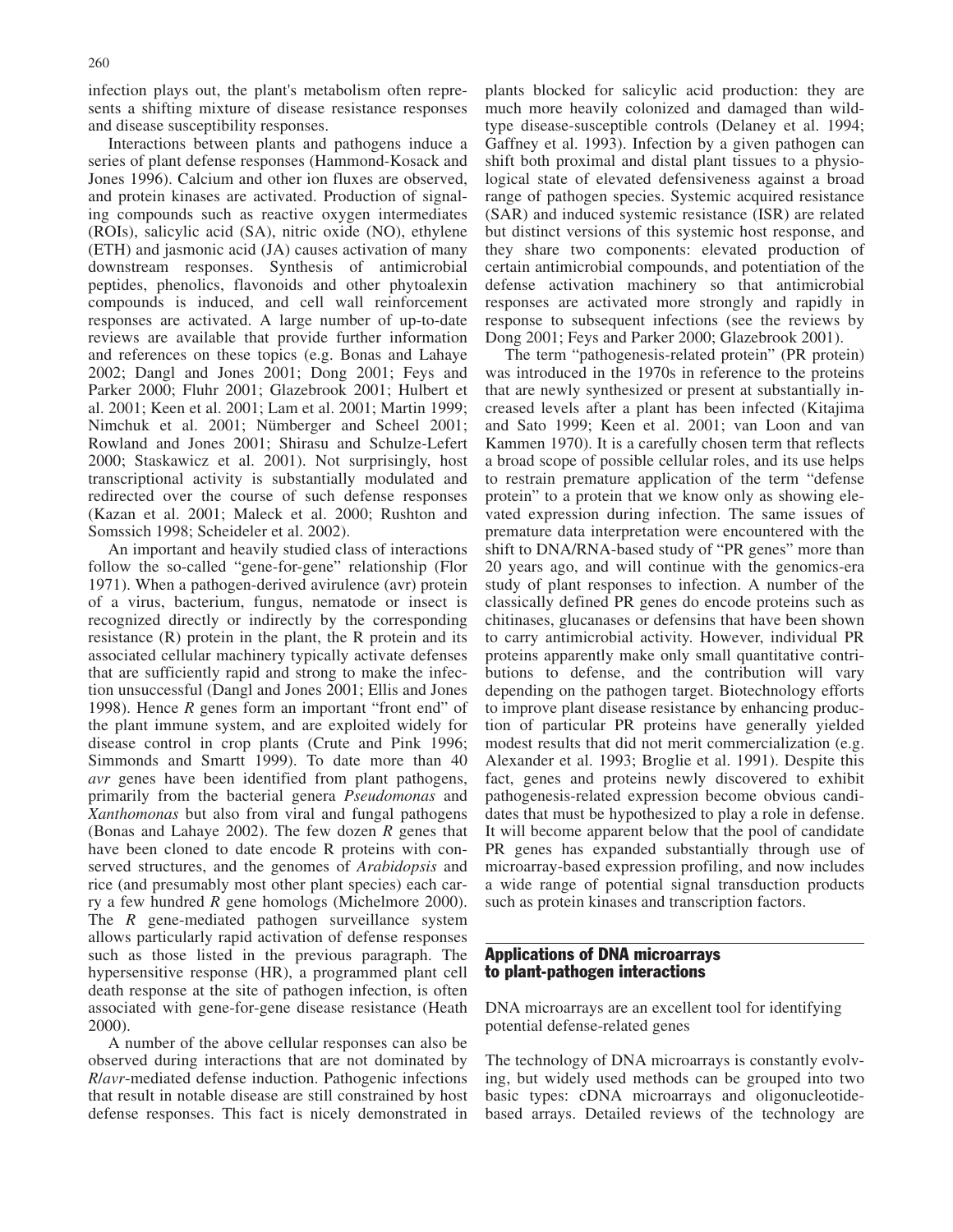| Authors<br>and publication year | Array type and organism               | Number<br>of genes<br>represented | Major experimental conditions                                                                 | Number of defense genes<br>identified |
|---------------------------------|---------------------------------------|-----------------------------------|-----------------------------------------------------------------------------------------------|---------------------------------------|
| Baldwin et al. (1999)           | Oligonucleotide-based, maize          | 1,500                             | Fungus Cochliobolus carbonum                                                                  | 117                                   |
| Nadimpalli et al. (2000)        | Oligonucleotide-based, maize          | 1,500                             | A lesion mimic maize mutant Les9                                                              | 70                                    |
| Maleck et al. (2000)            | cDNA-based, Arabidopsis               | ~1,000                            | 14 SAR-inducing or<br>-repressing conditions                                                  | ~100                                  |
| Schenk et al. (2000)            | cDNA-based, Arabidopsis               | 2.375                             | SA, MeJ, ethylene                                                                             | 705                                   |
| Sasaki et al. (2001)            | cDNA-based, Arabidopsis               | 2,880                             | MeJ                                                                                           | 41 JA-responsive genes                |
| Desikan et al. (2001)           | cDNA-based, Arabidopsis               | ~1000                             | Oxidative stress $(H_2O_2)$                                                                   | 175 $H_2O_2$ -responsive genes        |
| Scheideler et al. (2002)        | cDNA-based, Arabidopsis               | 13,000 ESTs                       | $Pst$ DC3000-avrRpt2                                                                          | Multiple                              |
| Chen et al. (2002)              | Oligonucleotide-based,                | ~18.200                           | $Pst$ DC3000 +/-avrRpt2,                                                                      | 74 transcription factors and          |
|                                 | Arabidopsis                           |                                   | $ES4326 +$ -avrRpt2, nahG,                                                                    | many other genes                      |
|                                 |                                       |                                   | $pad4-1, npr1-1, coil-1, ein2-1$                                                              |                                       |
| Cheong et al. $(2002)$          | Oligonucleotide-based,<br>Arabidopsis | ~28.200                           | Wounding, pathogens,<br>abiotic stresses, plant hormones                                      | Multiple                              |
| Wan et al.                      | Oligonucleotide-based,                | $\sim 8,200$                      | avrRpt2, avrRpm1, avrPphB,                                                                    | ~100                                  |
| (manuscript in<br>preparation)  | Arabidopsis                           |                                   | <i>avrRps4</i> , delivered by <i>Pst</i><br>DC3000 or Pseudomonas<br>syringae pv. glycinea R4 |                                       |

**Table 1** A summary of defense-related experiments using DNA microarrays (*SAR* systemic acquired resistance, *SA* salicylic acid, *MeJ* methyl jasmonate, *JA* jasmonic acid)

available (Aharoni and Vorst 2001; Donson et al. 2002; Duggan et al. 1999; Lipshutz et al. 1999). Further issues regarding DNA microarray design, construction, data analysis and potential applications have been reviewed and will not be discussed here, but potential users are cautioned that the techniques are prone to a number of methodological and interpretive pitfalls (Aharoni and Vorst 2001; Brazma and Vilo 2000; Cheung et al. 1999; Donson et al. 2002; Duggan et al. 1999; Eisen and Brown 1999; Finkelstein et al. 2002; Kazan et al. 2001; Lipshutz et al. 1999; Lockhart and Winzeler 2000; Sherlock 2000; Wisman and Ohlrogge 2000). There are other methods for transcript profiling that may also be used to study plant-pathogen interactions, such as differential display, SAGE (serial analysis of gene expression), and cDNA-AFLP (cDNA amplified fragment length polymorphism; see the reviews by Donson et al. 2002; Glassbrook and Ryals 2001; and the references therein). However, DNA microarray techniques are particularly suitable for monitoring gene expression changes in plants during plant-pathogen interactions, due to their relative simplicity, comprehensive sampling capacity and high throughput (Kazan et al. 2001). The most attractive feature of DNA microarray techniques is that they allow researchers to examine the responses of hundreds or thousands of genes simultaneously during a given treatment. Using these expression profiles, it is possible to identify differentially present mRNA species and to hypothesize potential defense-associated function based on this differential expression.

Recently, a small number of DNA microarray experiments have identified an amazing number of potential defense-related genes (see Table 1 for a brief summary). Although some of these genes have previously been implicated in plant defense responses, most have not. The derived amino-acid sequences of some of these genes have significant similarity to known proteins, but many of the genes encode hypothetical or unknown products.

A few examples are illustrative. Using a maize DNA microarray representing 1,500 maize genes, Baldwin et al. (1999) identified 117 genes that consistently showed altered mRNA expression in maize 6 h after various treatments with the fungal pathogen *Cochliobolus carbonum*. Using a related microarray, Nadimpalli et al. (2000) identified nearly 70 genes having a twofold or more change in mRNA abundance in the lesion mimic maize mutant, *Les9*. *Les9* is characterized by numerous spontaneous chlorotic to necrotic lesions that occur by the 9- to 14-leaf stage, and shows enhanced resistance to *Bipolaris maydis* and elevated expression of defenserelated proteins. Many of the differentially expressed genes identified in the *Les9* mutant are defense-related, while the others are unknowns or are not generally understood to be defense-related. One of them, *Zm-hir3*, is implicated in plant cell death through ion channel regulation.

*Arabidopsis* is a particularly well-developed experimental system that has been utilized in a number of studies. In an important early study that examined gene expression changes in *Arabidopsis* under 14 different SAR-inducing or repressing conditions, including a notable focus on plant mutants, Maleck et al. (2000) identified 413 ESTs that appeared to be associated with SAR. This study used a cDNA microarray containing 10,000 ESTs representing approximately 7,000 genes, or 25–30% of all *Arabidopsis* genes. The number of SARregulated genes present on their arrays may actually be larger or smaller; unfortunately, no replications of individual treatments were conducted. The researchers applied a threshold of 2.5-fold change in two or more related treatments to identify relevant genes and compen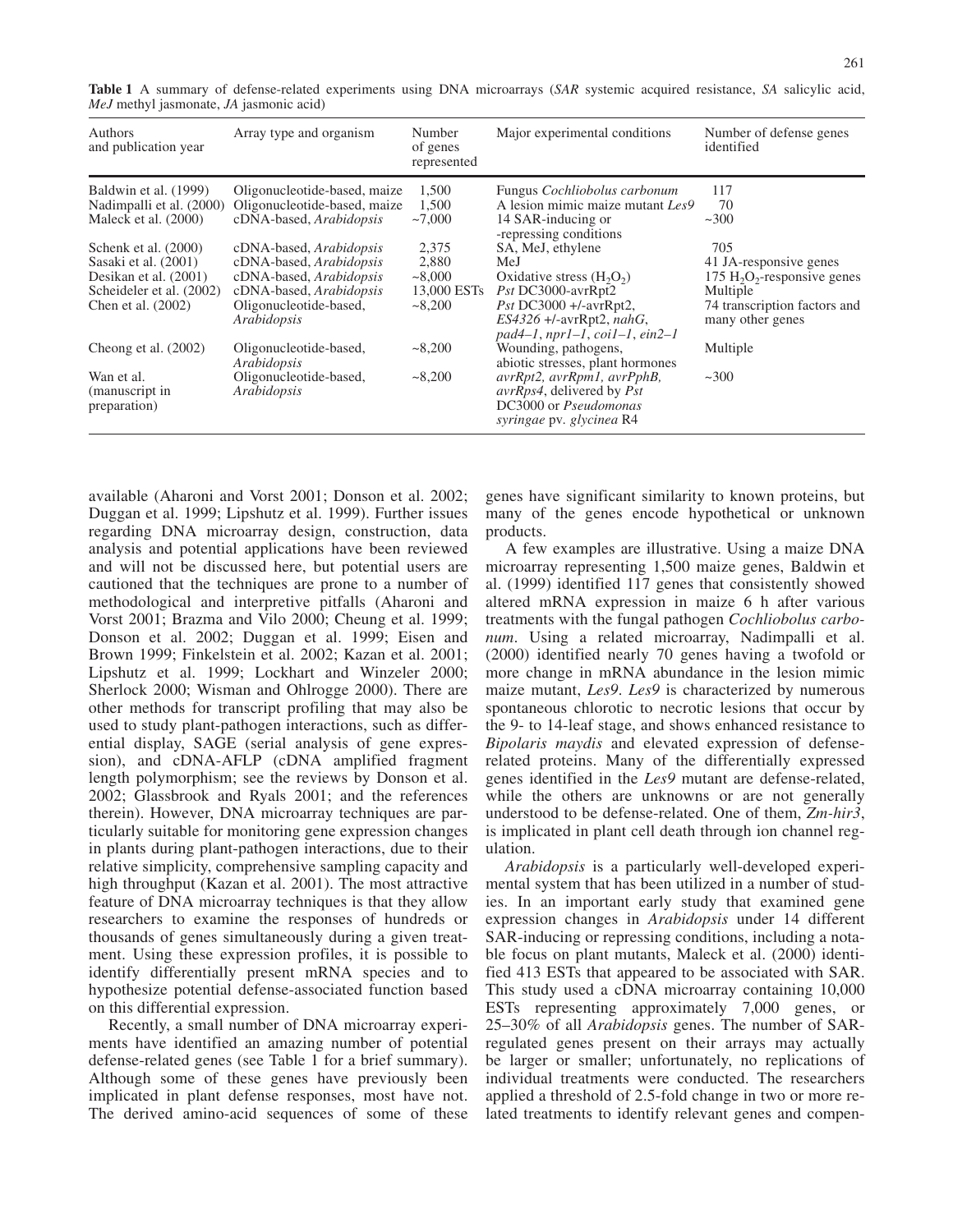sate for this lack of replications. Experimental replication is costly, but is now widely viewed as essential. In particular, "biological replication" is preferred that uses not only separate chip hybridizations but also independent RNA samples obtained from separate plants grown on different dates or in different locations. The related issue of how to calculate the significance threshold (for concluding difference in mRNA level between experimental treatment and control), and at what level of stringency, is common to nearly all microarray studies. There is a clear need to make the primary data for microarray experiments available so that the same data can be analyzed by others using different criteria. Ready availability of raw data will facilitate maximum capture of value from both publicly and privately funded research expenditures.

Schenk et al. (2000), using a targeted microarray containing 2,375 *Arabidopsis* genes, identified 705 genes that were responsive to the fungal pathogen *Alternaria brassicicola* or to the defense-activating signaling molecules SA, methyl jasmonate (MeJ) or ethylene. These 705 genes included 106 genes with no previously described function or homology, along with putative defense-related genes. Sasaki et al. (2001) identified 41 jasmonate-responsive *Arabidopsis* genes of which 5 genes were JA biosynthesis genes, 3 genes were involved in other signaling pathways (ethylene, auxin, and SA), while others had some known defense association, but most were functionally unknown genes. Desikan et al. (2001), using a cDNA microarray representing approximately 30% of the *Arabidopsis* genome, studied regulation of the transcriptome during oxidative stress and identified 175 non-redundant ESTs that are regulated by  $H_2O_2$ . A substantial proportion of these ESTs have predicted functions in cell rescue and defense processes. Scheideler et al. (2002), using a particularly impressive custom cDNA microarray representing 13,000 randomly chosen ESTs, monitored changes in *Arabidopsis* transcript levels after attempted infection with an avirulent *Pseudomonas syringae* strain at different time points. They found significant changes in the steady state transcript levels of around 680 genes 10 min after inoculation and, by 7 h, a massive shift in the expression pattern of around 2,000 genes representing many cellular processes.

Using the Affymetrix Arabidopsis GeneChip oligonucleotide array representing around 8,200 *Arabidopsis* genes (Zhu and Wang 2000), Chen et al. (2002) monitored mRNA levels of 402 distinct *Arabidopsis* transcription factors under different environmental stresses. They found 74 transcription factor genes whose expression was altered by bacterial pathogen infection and was reduced or abolished in mutants with defects in SA, MeJ, or ethylene signaling. Some of these transcription factors seem very likely to play a role in plant defense signaling pathways. Many other genes responsive to bacteria, fungi, oomycetes or viruses were also identified in this study (Chen et al. 2002). In our own studies using Affymetrix Arabidopsis arrays we have identified approximately 300 genes regulated by one or more *avr* treatment (*avrRpt2*, *avrRpm1*, *avrPphB* and *avrRps4*; Wan et al., manuscript in preparation). Many of these genes encode unknown proteins or are genes with no previously reported defense functions. The differences observed between the four *R/avr* interactions, all arising in the context of the same *Arabidopsis* host genotype and isogenic *P. syringae* pathogen genotypes, emphasize that each *R/avr* combination can elicit a somewhat different host response. The above examples demonstrate that DNA microarrays are a very powerful tool for simultaneously identifying and hypothesizing functions for many genes that may be involved in a complex process, such as plant-defense signaling. From these studies it is apparent that the number of genes involved in pathogenesis-related responses number in the hundreds. One can foresee that many new defense-related genes will be identified in plants as more genomes and ESTs are sequenced, and as DNA microarrays become less expensive and more accessible to researchers.

Other important trends or themes can be discerned from the above studies. Notably, many workers have used custom-made arrays that were the best available technology choice at the time. The quality of the data derived from these custom arrays is likely to be even more variable than it already is with any given standardized technology. For example, on many EST-based arrays 5% or more of the spotted DNAs are mis-identified. In addition, even for arrays that cover the same organism, different and only partially overlapping sets of genes are being analyzed by different research groups when custom arrays are used. This, together with differences in the technology platform and differences in gene annotation, has made comparison of results between studies a substantial challenge that has not yet been adequately addressed.

Decisions regarding array choice are driven not only by data quality but also by the very real issues of equipment availability, gene availability and array/reagent affordability. The relative merit of these factors deserves very careful consideration. In the near future, wholegenome arrays will be available for some plant species. Whole-genome arrays may offer more analytical capacity than researchers desire for some studies, but will reduce the possibility of a misleading bias toward gene sets that are already known. Standardized whole-genome arrays will also enhance the capacity for meta-analyses across different studies. However, cost, gene availability and other issues will continue to force use of custom arrays in many future studies.

Another clear theme brought home upon inspection of the plant-pathogen microarray studies completed to date concerns the wide diversity of conditions that remain to be examined. Within the same plant-pathogen species pairing much can be learned by studying mutants, transgenic strains and other diverse genotypes. Variation of environment, time point examined, and organ or even tissue under study will of course lend additional information. A wide array of plant-pathogen species pairings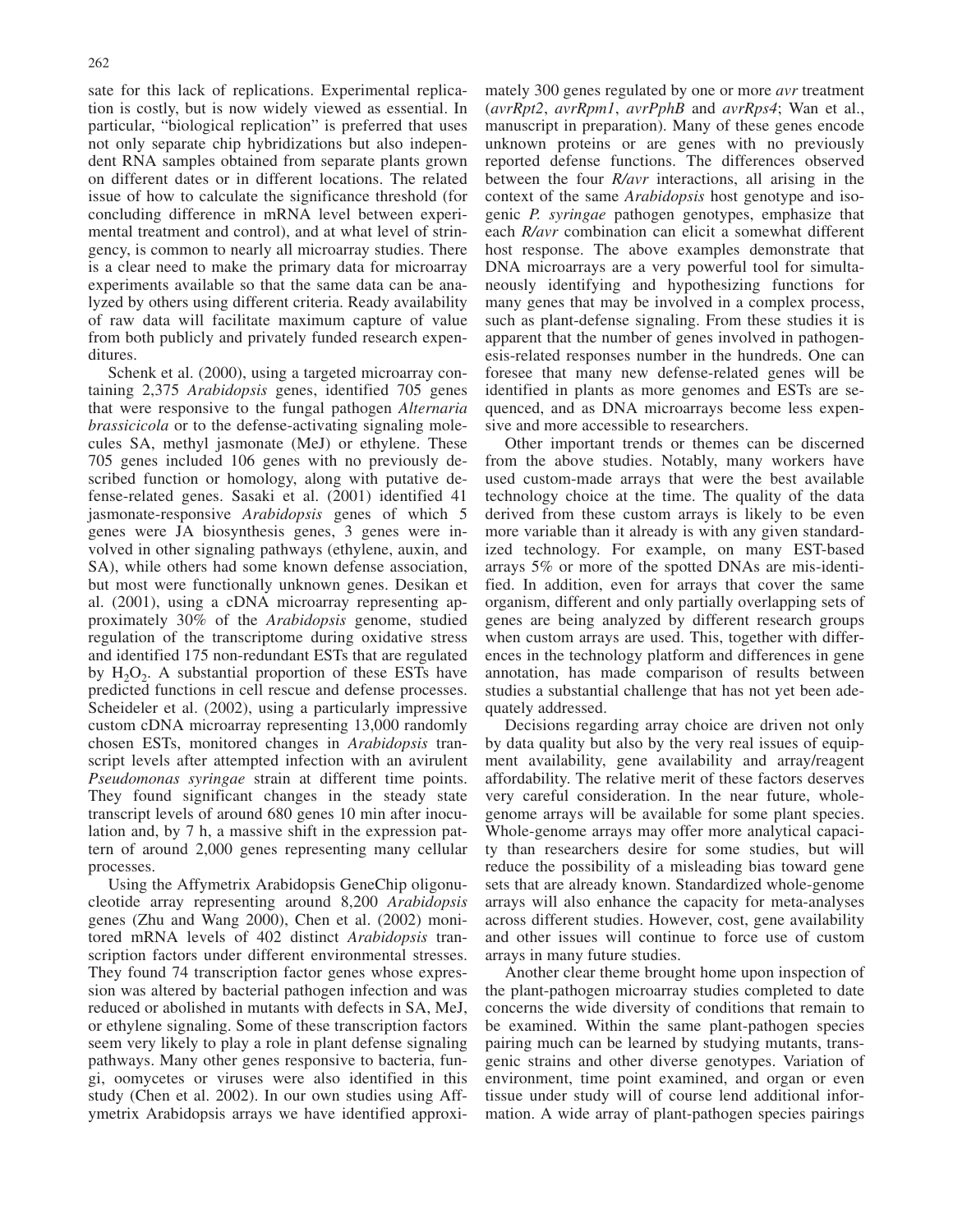merit attention. It is difficult to predict where the transition-point will reside between "enough" and "too much" descriptive microarray work. However, it is important to recognize that, beyond initial description, expression profiling will for many years provide a powerful analytical tool for hypothesis-driven research.

Data generated from DNA microarray experiments can be used to identify co-regulated genes or "regulons" and *cis*-elements in the promoters of these genes

Data from microarray experiments can be used to identify co-regulated genes or regulons across the data set. Shared expression patterns to some extent imply shared mechanisms for regulation of gene expression, and possible involvement of the genes in a similar function (Eisen et al. 1998; Kazan et al. 2001).

Cluster analyses are in many ways the "heart and soul" of expression profiling. They can allow identification of previously unrecognized genes that are regulated similarly to genes of known significance. They can allow typing of an organism's response into stereotypical classes (example: "this mutant exhibits typical drought stress responses, but an atypical pathogenesis-related response"). They allow workers to observe what is similar and different about the particular responses elicited by different pathogen or plant genotypes, or other varied conditions. There are two basic types of clustering algorithm in common use. The first is the hierarchical "clustergram" that groups genes both by related regulation patterns and by expression amplitudes (Eisen et al. 1998). The other is the "self-organizing map" (SOMs), which generates expression profiles organized by shape (relative mRNA levels in different treatments), essentially independent of amplitude (Tamayo et al. 1999). Both utilize iterative computational methods. Other clustering methods are also available (see the reviews by Altman and Raychaudhuri 2001; Sherlock 2000). Hands-on refinement of computer-generated outputs can improve the utility (intelligibility) of clusters, as can the grouping of quantitative data into a limited number of bins (e.g. "unchanged, up, strongly up, down, strongly down") prior to clustering.

Cluster analysis also offers the tremendous potential to identify specific gene regulatory *cis*-elements and pathways. Once genes have been clustered according to similarity of expression pattern, adjacent DNA sequences (typically the 5' sequence a few hundred base pairs immediately upstream of the open reading frame) can be investigated for the shared presence of the same known *cis*-elements that bind transcription factors, or can be queried for conserved 5- to 8-bp sequence elements that may represent novel *cis*-regulatory elements. There are many methods available for promoter element analysis, e.g. the web-based MotifSampler (http://www.esat. kuleuven.ac.be/~thijs/Work/MotifSampler.html), PLACE (http://www.dna.affrc.go.jp/htdocs/PLACE/signalup.html), TRANSFAC (http://transfac.gbf.de/TRANSFAC), MEME

(http://meme.sdsc.edu/meme/website/meme.html), Align ACE (http://atlas.med.harvard.edu/cgi-bin/alignace.pl), and commercial software such as GeneSpring (Silicon Genetics, Calif.).

Using gene clustering software, Maleck et al. (2000) identified a cluster containing PR-1 (the "PR-1 regulon") that showed similar expression change patterns across different defense-related treatments. The cluster contains 45 ESTs (representing a maximum of 31 different genes), including the genes encoding PR-1, PR-4, GST (glutahione-S-transferase), and PerC (peroxidase C). Because PR-1 gene activation is a reasonably robust molecular marker for SAR, the authors examined upstream DNA sequences of all genes in that cluster. The previously known W-box ("TTGAC") for WRKY transcription factors was statistically over-represented in the PR-1 regulon promoters, with an average of 4.3 copies of this motif per promoter. Furthermore, the W-boxes are often clustered on the promoters of PR-1 regulon genes. The significant overrepresentation of W-box motifs and their clustering on PR-1 regulon gene promoters suggests that WRKY factors are crucial in co-regulation of these genes. WRKY factors constitute a large group of plantspecific transcriptional regulators shown or implicated in pathogen and stress responses (Eulgem et al. 1999, 2000; Yu et al. 2001). There are other regulons identified in the studies by Maleck et al. (2000) with different properties. For example, in one regulon consisting of 55 ESTs, 2 senescence-associated genes, *sen1* and *sen5*, were strongly represented (11 ESTs of *sen1* and 5 ESTs of *sen5*). This result is briefly discussed in the next section.

A cluster consisting of 41 genes that were regulated by bacteria, fungi, oomycetes or viruses was identified by Chen et al. (2002) using the Affymetrix Arabidopsis GeneChip, although lack of replication may be an issue in this study. Further promoter element analysis identified a novel motif (T/C/G)(T/C/G)(A/T)GAC(C/T)T statistically over-represented in this cluster.

Twelve stress-inducible genes were identified as target stress-inducible genes of DREB1A (a transcription factor that controls stress-inducible gene expression) by Seki et al. (2001) in an experiment monitoring the expression pattern of 1,300 *Arabidopsis* genes under drought and cold stresses using a cDNA microarray. Eleven out of 12 DREB1A target genes were found to contain the dehydration-responsive element (DRE) or DRE-related "CCGAC" core motif in their promoter regions.

The above studies demonstrate that gene clustering is a good starting point for identifying co-regulated genes, and for promoter element analysis. This work can foster identification of transcriptional regulators and pathways not only through identification of up-regulated transcription factors, but also through linker-scanning mutagenesis, DNA-binding protein assays, protein-protein interaction studies and other established techniques of transcriptional analysis. However, not every cluster of genes is meaningful, and not every cluster will yield a meaningful promoter motif.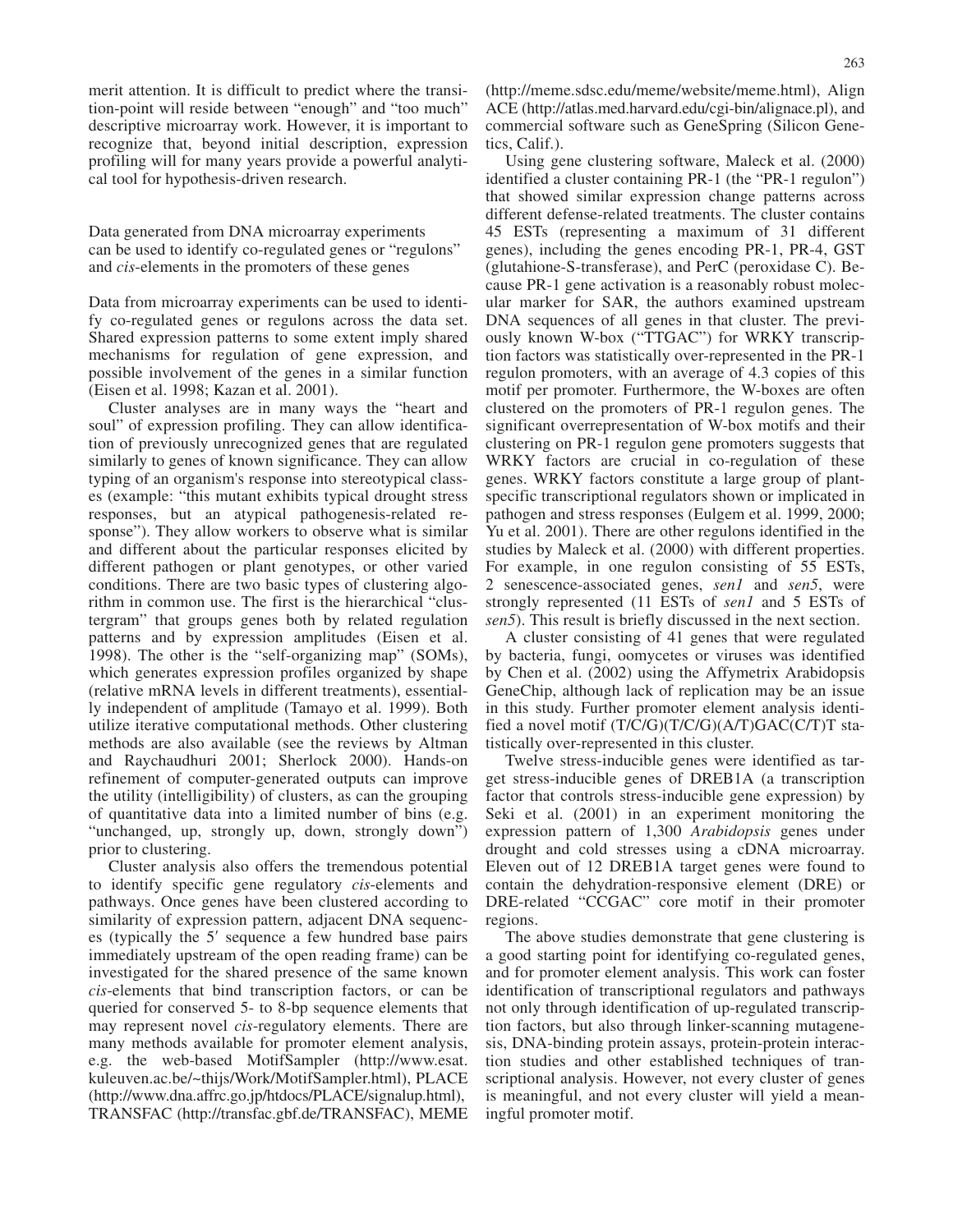DNA microarrays can be used to study cross-talk between different pathways

Recently, cross-talk has been documented between different defense response pathways, or between defense responses and other plant responses. Genetic studies not using microarrays have revealed cross-talk between different *R*-gene-mediated pathways (Austin et al. 2002; Azevedo et al. 2002; Feys and Parker 2000; Glazebrook 2001; Nawrath et al. 2002); between defense and senescence (Obregón et al. 2001; Quirino et al. 1999, 2000); between defense and light signal transduction (e.g. Genoud et al. 1998); and between defense and stress signaling (e.g. Cardinale et al. 2002; Logemann and Hahlbrock 2002). Cross-talk between SA and JA signaling pathways has been a particularly prominent theme within the defense signaling field (e.g. Dong 1998; Feys and Parker 2000; Genoud and Métraux 1999; Glazebrook 2001; Reymond and Farmer 1998). The recent use of DNA microarray technologies has now led to a much stronger appreciation of the nature and extent of this cross-talk.

As an example, a surprising level of overlap in the responses activated by different defense-eliciting treatments was revealed in the pioneering work of Schenk et al. (2000). They identified 169 mRNAs that were coregulated by multiple treatments/defense pathways. The largest set of co-regulated genes (including both up- and down-regulation) was identified in the comparison of SA and JA treatments. Half of the genes induced by ethylene treatment were also induced by JA treatment. These results clearly demonstrated a substantial network of regulatory interactions and co-regulation between different defense signaling pathways, notably between the SAresponsive and JA-responsive pathways, which were previously thought to act primarily in an antagonistic fashion (Schenk et al. 2000).

Maleck et al. (2000) also identified many points of overlap between the responses activated by different defense-eliciting treatments. In our own microarray experiments (Wan et al., manuscript in preparation), we have identified many genes that are co-regulated by two or more different *R*/*avr* interactions. These instances of co-regulation could be thought of as the "uniform aspect" of the plant defense response, and not as "crosstalk". However, the above studies are equally notable for revealing a substantial number of genes that are regulated only by some and not all defense-eliciting treatments. The existence of these gene sets demonstrates the range of possible antagonistic or reinforcing phenomena that arise within the different pathogenesis-related or defense-related responses of plants.

The data from Schenk et al. (2000) also suggested the existence of cross-talk between defense responses and less obviously related pathways. For example, genes encoding chlorophyll A/B-binding proteins (CAB) were up-regulated by the SA treatment, supporting the hypothesis that the SA-mediated signaling pathway exhibits cross-talk with pathways regulated by the phytochrome

A/red light response (Genoud and Métraux 1999). Elevated levels of PR gene expression in an *Arabidopsis* phytochrome A and B signaling mutant (*psi2*) also suggest that light signal transduction and PR gene-signaling pathways are connected (Genoud et al. 1998). Stated another way, the findings remind us that what some workers think of as exclusively pathogenesis-related or light-regulated responses in fact can show substantial overlap. In another DNA microarray experiment by Tepperman et al. (2001), stress and defense-related genes were significantly represented in the genes regulated by phytochrome A, supporting cross-talk between stress/ defense and light signaling pathways.

The relationship between resistance and senescence has also received increased attention as it was discovered that some genes are activated during both senescence and plant defense (Obregón et al. 2001; Quirino et al. 1999, 2000). Consistent with this, recent microarray data showed that two senescence-associated genes (*sen1* and *sen5*, represented by 11 ESTs) were over-represented in the cluster of genes (consisting of 55 ESTs) induced by certain defense-related treatments (Maleck et al. 2000). Many transcription factors were induced in both senescence and various stresses (including pathogen infection; Chen et al. 2002).

Studies have shown that many genes associated with defense or pathogenesis are also activated in the wounding and other stress signaling pathways, suggesting that there is an extensive cross-talk between the plant defense and wounding/stress pathways (e.g. Bowler and Fluhr 2000; Cardinale et al. 2002; Cheong et al. 2002; Chico et al. 2002; Logemann and Hahlbrock 2002; White 2002). In agreement with this, recent microarray experiments have shown that many genes, including some CDPKs (calcium dependent protein kinases), were regulated by both biotic and abiotic stresses (e.g. Chen et al. 2002; Cheong et al. 2002; Desikan et al. 2001; Kawasaki et al. 2001). Of special interest is that a group of five transcription factors identified by Chen et al. (2002) in a microarray experiment were activated preferentially by both abiotic stress and bacterial infection (Chen et al. 2002). Data from a very recent microarray study by Cheong et al. (2002) further supports the above notion, in which substantial interactions between wounding, pathogen, abiotic stress and hormonal responses have been revealed.

Given the observed overlap in plant transcriptional responses to different stresses, it is particularly difficult to distinguish the true disease resistance responses and separate them from other pathogenesis-induced responses. Note that a gene showing overlapping regulation in response to diverse stresses may still make important contributions to disease resistance. Note also that, while carefully characterized susceptible responses to virulent pathogens might serve as one of the best controls for data evaluation, these tissues are also carrying out resistance responses. Independent tests of gene function (discussed under "Comments and prospects" below) will provide a key route to identification of genes that make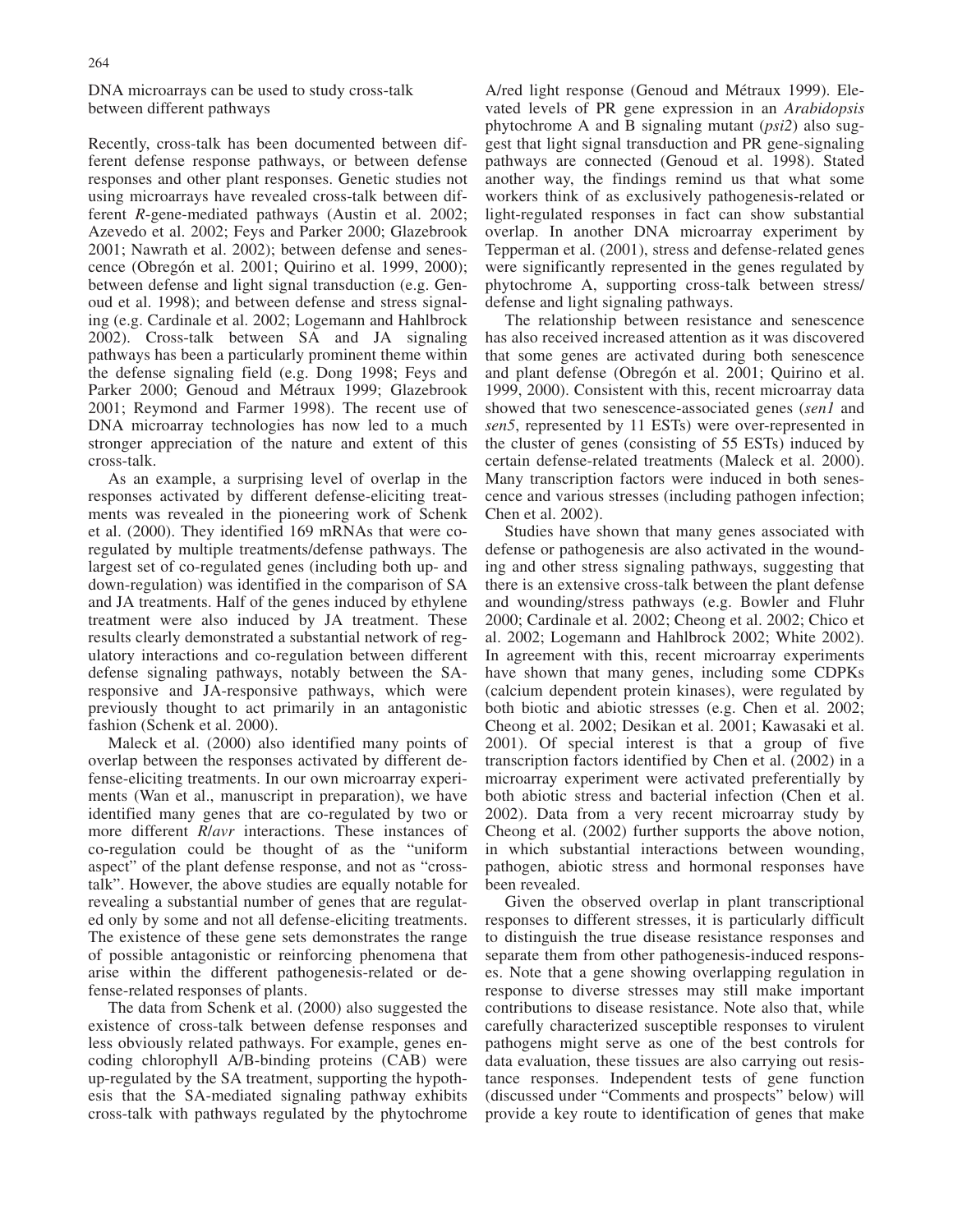strong contributions to disease resistance. But the observed overlaps in gene regulation remain an informative lesson about cellular signaling and conserved components of plant stress responses.

From the above sections we can see that the small number of plant-pathogen DNA microarray experiments completed to date have already generated substantial information regarding new potential defense genes, *cis*elements, and cross-talk among different pathways. Scientists now face defense signaling investigations with a broadened and perhaps more humble point of view. Expression profiling information will serve as the starting point for many future studies, some of which are outlined in the final section of this review.

## How does the microarray data fit into the current knowledge of plant defense signaling pathways?

As mentioned in the Introduction, the interactions between a plant and a pathogen often induce a series of defense responses in plants (Hammond-Kosack and Jones 1996). A recent report showed that a dramatic switch from housekeeping to pathogen defense metabolism occurs in *Arabidopsis* after the pathogen infection (Scheideler et al. 2002), and many of the other papers cited in this review also demonstrate substantial reprogramming of gene expression in plants as they deal with pathogen infection. The following section discusses a number of specific areas related to this reprogramming.

#### Pathogen gene expression

Close communication occurs when a pathogen comes into contact with a plant, allowing the pathogen to invade the plant and utilize the plant's resources, and allowing the plant to detect the pathogen's presence and activate a series of defense reactions (Keen 2000). The first microarray-based expression profiling studies that monitor how pathogens respond to contact with the plant are only now being published (Okinaka et al. 2002). Similar studies have been carried out for pathogenanimal interactions (e.g., Belcher et al. 2000; Rappuoli 2000). Recently, fungal gene expression during pathogenesis-related development and host plant colonization has been examined using SAGE (Kahmann and Basse 2001; Thomas et al. 2002). Microarray-based studies of pathogen gene expression will form an important component of future work to understand plant-pathogen interactions.

## *R* genes

Although *R* gene products have been shown to play a key role in initiating many plant defense responses, the data from several recent DNA microarray experiments have supported earlier work in not showing dramatic

transcriptional regulation of most known *R* genes during plant-pathogen interactions. Exceptions to the above are known. For example, the *R* gene *Xa1* is induced by pathogen infection (Yoshimura et al. 1998), and the *R* gene *N* undergoes relevant alternative splicing over the course of an infection (Dinesh-Kumar and Baker 2000). However, many *R* genes have not shown notable transcriptional regulation. This may be due in part to the fact that many *R* genes exhibit very low transcript levels, and the current DNA microarray techniques are not always sensitive enough to detect low-abundance transcripts and their changes. Another possible reason is that many *R* genes do not need to be regulated, but instead encode the constitutive receptors that regulate the expression of other genes. Alternatively, regulation of *R* gene expression may be more prominent at post-transcriptional levels (e.g. Austin et al. 2002; Azevedo et al. 2002; Nishimura and Somerville 2002). Up-regulation during defense may also be unfavorable because *R* genes might be toxic when expressed at high levels. In spite of the above, the transcripts of some *R* gene analogs (RGA) or partial length RGAs do show significant regulation during defense responses (Meyers et al., submitted for publication). These genes may help to modulate plant defense responses. Additional studies of responses mediated by different *R* genes will be of substantial interest in helping to define the points of overlap and divergence between different *R* gene pathways.

#### Defense signal transduction genes

In addition to *R* genes, genetic screening studies have identified a number of key genes, including *EDS1*, *PAD4*, *NDR1*, *PBS1*, *RAR1*, S*GT1*, *EDS5*, and *NPR1*, which are required for the function of some *R* genes or other defense signaling processes (Austin et al. 2002; Azevedo et al. 2002; Feys and Parker 2000; Glazebrook 2001; Nawrath et al. 2002). To date it is not clear that increased transcription of these genes is required for defense responses. The differential requirement of these genes for the function of some but not all *R* genes demonstrates that there is both convergence and divergence of the signaling pathways utilized by *R* genes. Our own microarray data comparing responses mediated by different *R* genes has revealed co-regulated and differentially regulated sets of genes. Study of different *R* genemediated responses as they arise in plants mutated for *EDS1, PAD4, NDR1*, etc., will help to define the specific components controlled by these defense signal transduction mediators. However, issues of pleiotropy and redundancy/overlap of function promise to make this a very challenging task.

#### Defense response physiology

Defense signaling pathways leading to the activation of antimicrobial responses result from the concerted action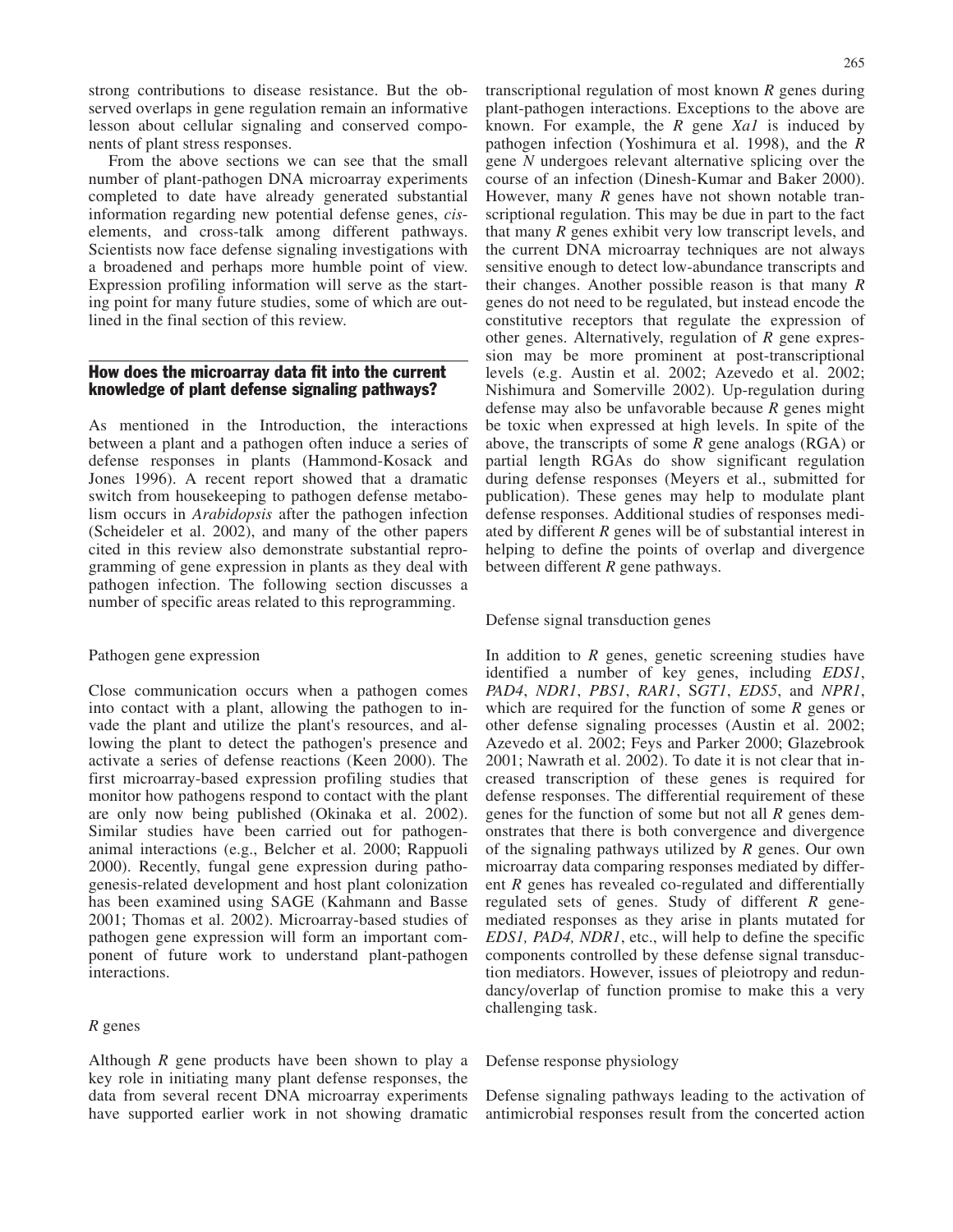of a number of additional signaling-related molecules, including ions and ion channels, ROIs, NO, SA, JA, ethylene, MAPK/kinases, transcription factors, lipases, proteases, etc. A number of these are considered below.

# *Ion fluxes/channels/pumps/Ca2+*

Transient changes in the ion permeability of the plasma membrane appear to be a common early event in defense signaling. Upon pathogen recognition, ion channels located in the plasma membrane appear to increase ion fluxes across the membrane and activate downstream defense responses. For example, two  $K^+$  channels and elicitor-responsive  $Ca^{2+}$  channels in the plasma membrane have been shown to be regulated by defense-related treatments (see the review by Nümberger and Scheel 2001, and the references therein). Recent microarray experiments have identified some ion channel or pump genes that are regulated by defense-related treatments; for example, a plasma membrane H+-ATPase (203B1T7) gene is up-regulated in *cim* (constitutive SAR) mutants and up-regulated in systemic leaves after challenge with *P. syringae* pv. *tomato* DC3000 expressing *avrRpt2* (Maleck et al. 2000; Supplemental Table A, see Electronic Supplementary Material). Among other ions, Ca2+ plays an important role in establishing plant defense, probably through Ca2+-binding and sensing proteins, such as calmodulin (CaM) and CDPKs (see Bowler and Fluhr 2000; Chico et al. 2002; Lee and Rudd 2002; White 2002). Chelation of  $Ca^{2+}$  has been shown to affect ROI and phytoalexin production, mitogen-activated protein kinase (MAPK) activation, and defense gene activation. The genes encoding a CDPK and a CaMrelated protein were recently shown to be up-regulated by oxidative stress (Desikan et al. 2001). The results from Yamakawa et al. (2001) indicate that expression levels of individual CaM genes are differentially regulated both transcriptionally and post-transcriptionally in tobacco plants exposed to stresses such as pathogeninduced hypersensitive cell death and wounding.

## *Oxidative burst*

Usually, within minutes of contact between a host plant and a pathogen, ROIs such as  $O^{2-}$  and  $H_2O_2$  are produced in an oxidative burst (Lamb and Dixon 1997). The origin of ROIs has been controversial, but recently a NADPH oxidase has been shown to be responsible for ROI accumulation during some defense responses in *Arabidopsis* (Torres et al. 2002). Because ROIs can cause damage to proteins, lipids and DNA, ROI production and removal must be strictly controlled. Several enzymes, such as superoxide dismutase, catalase, ascorbate peroxidase, dehydroascorbate reductase, monodehydroascorbate reductase and glutathione reductase, together with ascorbate and glutathione, are responsible for the removal of ROIs (Møller 2001).

Increasing evidence has suggested that the  $H_2O_2$  and other ROIs function not only directly as antimicrobial compounds, but also as signaling molecules in plant defense. ROIs are important in activating defense gene expression in adjacent cells and the whole plant, probably in concert with other signaling molecules. For example,  $H_2O_2$  has been shown to induce the expression of defense-related genes such as GST, PAL, and MAPKs in plants (Desikan et al. 1998; Grant et al. 2000; Levine et al. 1994). When Desikan et al. (2001) studied *Arabidopsis* gene expression under oxidative stress, they identified 175 non-redundant ESTs that are regulated by  $H_2O_2$ . Of these, 113 were induced and 62 repressed by  $H_2O_2$ . A substantial proportion of these ESTs have predicted functions in cell rescue and defense processes; for example, lipoxygenase, peroxidase, GST, various heat-shock proteins, CaM, CDPKs, other kinases, and various transcription factors. The genes encoding catalase 3 (CAT3) and catalase 1 (CAT1) have also been shown to be regulated by defense-related treatments in other DNA microarray experiments (Maleck et al. 2000; Schenk et al. 2000). These studies strongly support the important role of oxidative burst in activating defense genes, and reemphasize the overlap between pathogenesis-related and oxidative stress transcriptional responses.

#### *Nitric oxide*

As with ROIs, NO apparently plays an important role in the induction of plant defense. Recent studies demonstrate that NO production is increased at the onset of the HR, but this increased production alone is not sufficient to activate the HR. The HR is apparently triggered by the balance of production of NO and ROIs and can be activated through the interaction of NO with  $N_2O_2$  generated from O2– by superoxide dismutase (Delledonne et al. 2001; Wendehenne et al. 2001). NO may activate downstream defense signaling by production of cGMP, which probably activates cyclic nucleotide-gated channels leading to  $Ca^{2+}$  and  $K^+$  influx and downstream gene activation (Wendehenne et al. 2001). So far, no microarray experiments have examined the genes that are regulated by NO.

#### *SA*

SA has been extensively demonstrated to play a key role in both local resistance and SAR in plants (Alvarez 2000; Ryals et al. 1996). Overproduction of salicylic acid in plants using bacterial transgenes enhances pathogen resistance and defense gene expression (Verberne et al. 2000). Genetic studies have placed SA activity in a feedback loop both downstream and upstream of cell death (Alvarez 2000). The signal transduction pathway downstream of SA leads to the expression of a number of PR genes, such as PR-1 and  $\beta$ -1,3-glucanase (Ryals et al. 1996). Microarray data obtained from the plants treat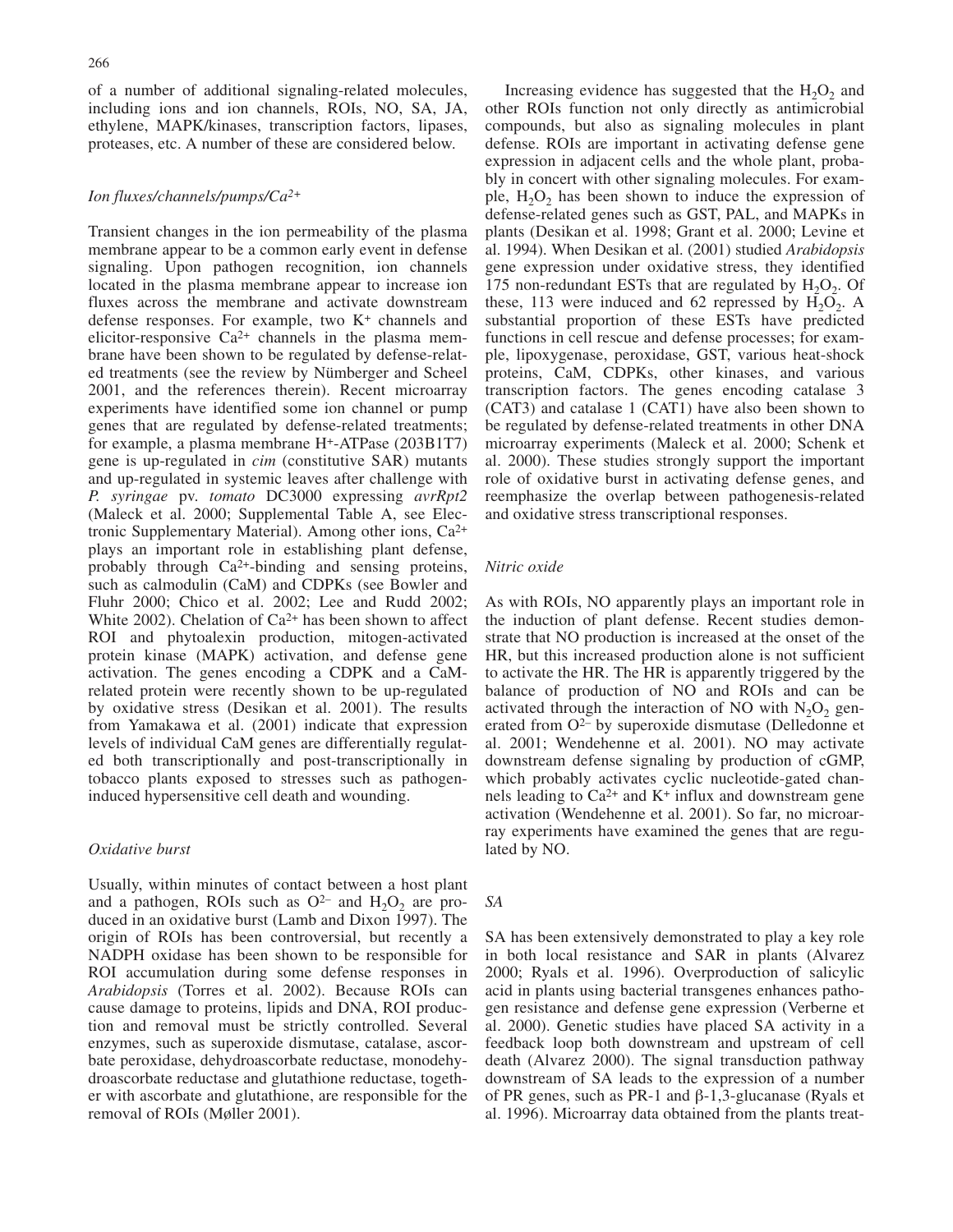ed with SA or its analog benzothiadiazol (BTH), or carrying SA-elevating mutations, showed the activation of the above-mentioned defense genes and many other genes (Maleck et al. 2000; Schenk et al. 2000). As previously discussed, genetic studies and recent microarray studies have indicated cross-talk between SA-mediated pathways and JA/ethylene pathways, suggesting possible interactions between different plant signaling pathways.

## *JA*

Jasmonates modulate various physiological events such as resistance to pathogens and insects, fruit ripening and senescence. Wounding and MeJ treatment are known to induce the expression of LOX2, AOS, and various other stress-related genes (Creelman and Mullet 1997). The important JA-related microarray work by Schenk et al. (2000) is covered above. Furthermore, data from Sasaki et al. (2001) suggest the existence of a positive feedback regulatory system for JA biosynthesis and also suggest cross-talk between JA signaling and other signaling pathways.

#### *Ethylene*

Ethylene is a common stress hormone. Schenk et al. (2000) demonstrated that the genes encoding SAG12 (a senescence-associated cysteine protease), PDF1.1, PDF1.2, chalcone synthase, acc oxidase, lipoxygenase Lox1, and the ethylene receptor ERS2 were up-regulated by ethylene, while other ethylene-associated genes were down-regulated. Ethylene has previously been shown to play roles both in disease resistance and disease susceptibility (Feys and Parker 2000), hence the interplay between defense, senescence and other ethylene-regulated pathways is likely to be particularly relevant (and particularly challenging) to dissect.

## *MAPKs and other kinases*

Recently, MAP kinases and MAPK signaling have been implicated in plant defense and other stress responses (Asai et al. 2002; Bent 2001; Cardinale et al. 2002; Frye et al. 2001; Innes 2001; Petersen et al. 2000; Zhang and Klessig 2001). For example, the gene encoding AtMEK kinase (MAP3Ka; 226N21T7) appeared to be up-regulated in the incompatible interaction caused by *Peronospora parasitica* Noco2 and BTH in *Arabidopsis* Ws-0, but down-regulated by BTH in *Arabidospsis* Col 0 (Maleck et al. 2000; Supplemental Table A, see Electronic Supplementary Material). MAP kinase 3 (ATMPK3) gene was up-regulated by SA, MJ (Schenk et al. 2000), and by oxidative stress (Desikan et al. 2001).

Other genes encoding kinases and phosphatases have been shown to be regulated by defense-related treatments, suggesting probable roles in plant defense. For example, Schenk et al. (2000) showed that receptor protein kinase gene N65832 was up-regulated by SA, and the genes encoding receptor-like protein kinases T44408 and T13648 were down-regulated, respectively, by SA/MJ, and ethylene. Wall-associated kinase 2 (223P15T7) gene appeared to be up-regulated during SAR (Maleck et al. 2000; Supplemental Table A, see Electronic Supplementary Material). The above genes merely represent the "tip of the iceberg." Because protein kinases play key regulatory roles in cell physiology, the kinases that are activated or repressed during plant-pathogen interactions merit careful attention.

## *Transcription factors/DNA-binding proteins*

Transcription factors are also receiving very close attention. The *Arabidopsis* genome encodes more than 1,500 transcription factors (Riechmann et al. 2000) and a number of transcription factor families, such as AP2/ EREBP, WRKY, bZIP/HD-ZIP, Myb, and zinc finger proteins, have been implicated in plant stress responses (Shinozaki and Yamaguchi-Shinozaki 2000). Some studies have demonstrated overlap between stress and defense pathways, giving more support to the idea that stress-responsive transcription factors may also play a role in mediating responses to pathogen infection. For example, members of the family of WRKY transcription factors have been implicated in the control of some stress responses (Eulgem et al. 2000). Recent studies show WRKY genes are up-regulated in response to a diverse set of stresses, including infection by pathogens, wounding, and senescence. The induced accumulation of WRKY mRNA is often extremely rapid and appears independent of de novo synthesis of regulatory factors (Eulgem et al. 2000). Recently, the expression of NPR1, which encodes a key regulator of defense responses in *Arabidopsis*, has been shown to be controlled by WRKY factors (Yu et al. 2001).

Schenk et al. (2000) found that the genes encoding a transcription factor-like homeobox-leucine zipper protein, MYB cov1, and AP2 domain-containing protein were up-regulated by various defense-related treatments.

In recent microarray experiments that serve as an excellent model, Chen et al. (2002) specifically studied the regulation of *Arabidopsis* transcription factors under different stresses (including defense-related stresses), and found that the expression of 74 transcription factor genes was responsive to bacterial pathogen infection, and was reduced or abolished in mutants that have defects in SA, JA, or ethylene signaling, suggesting that these transcription factors play an important role in plant defense (Chen et al. 2002).

#### *Proteases*

The important role of proteases has perhaps been most strongly demonstrated in the studies of programmed cell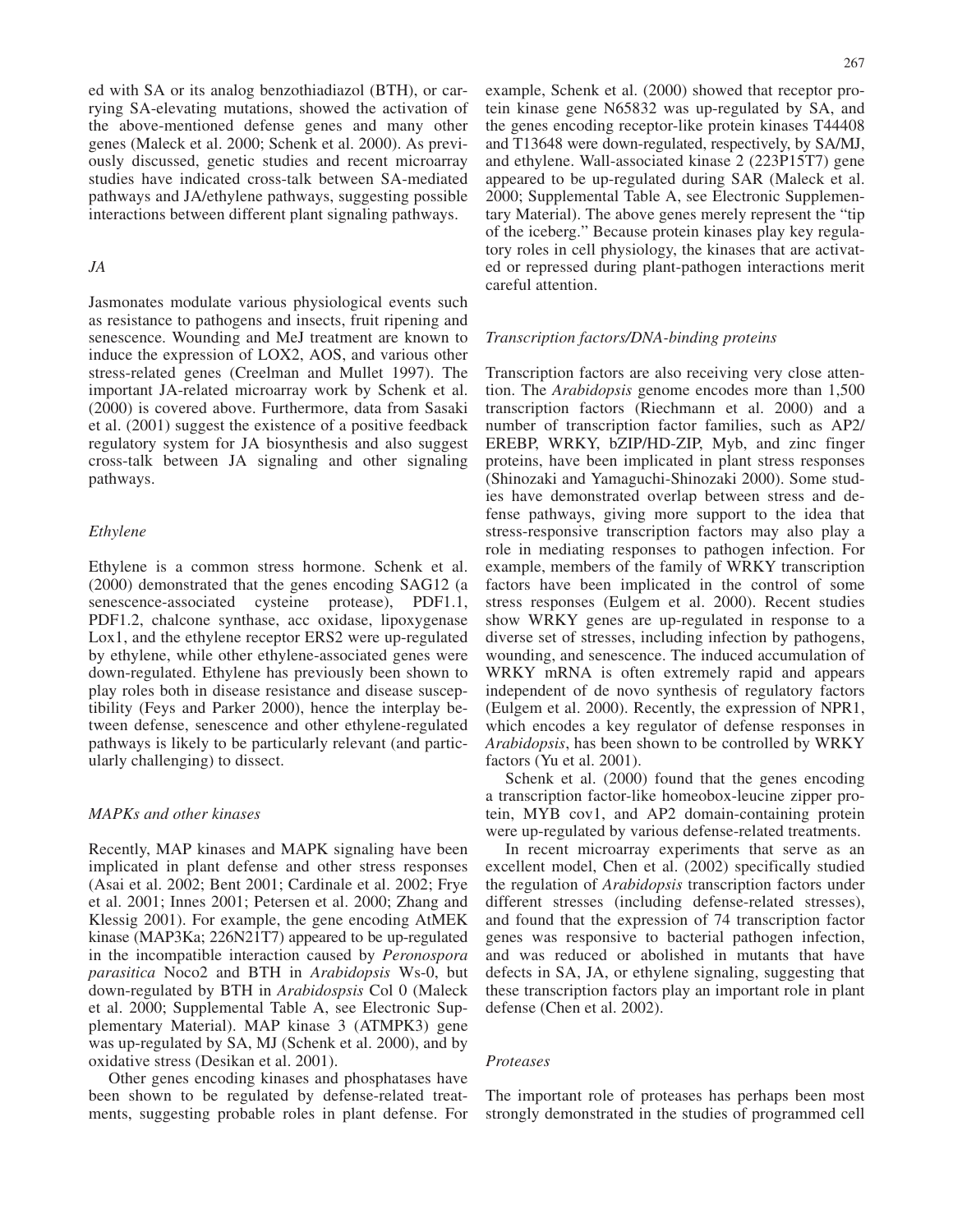death in animals (Adrain and Martin 2001). Recently, proteolytic enzymes and processes have been implicated or shown to play a regulatory role in plant defense responses and the HR cell (e.g. Krüger et al. 2002; Lam and del Pozo 2000; Nishimura and Somerville 2002). So far the targets for degradation are unknown, but proteolytic enzymes can apparently serve as negative as well as positive regulators of the plant defense response (Austin et al. 2002; Azevedo et al. 2002; Beers et al. 2000; Nishimura and Somerville 2002). Microarray experiments have identified putative cysteine protease genes and other protease genes that are induced by pathogen inoculation, MeJ, ethylene, oxidative stress, and other defense-associated conditions (see studies cited in Table 1).

The above studies have confirmed that plants go through tremendous changes in transcription and/or translation to deal with pathogen infection. The good news is that data from microarray experiments generally correlate well with the findings from other studies, and there are vast amounts of information that can be collected using DNA microarrays. The challenge now is to allocate defined biological functions to individual genes and to achieve an integrated sense of how individual gene products function in pathways and in different types of plant responses.

# Comments and prospects

From the above brief review, we can see that DNA microarrays are a powerful tool in probing plant-pathogen interactions and the downstream signaling pathways. As was stated above, a large amount of information related to defense genes, cross-talk, potential *cis*-elements, etc., has been generated from only a few DNA microarray experiments. However, the following generic points need to be kept in mind when drawing conclusions from any microarray data.

- 1. DNA microarrays measure the steady-state mRNA abundance and do not measure the rate of transcription. And they certainly do not measure protein abundance, or protein activity levels.
- 2. The correlation between mRNA and protein levels has appeared in recent studies to be unexpectedly low (Gygi et al. 1999). This low correlation is generally hypothesized to result from post-transcriptional regulation. However, Jansen et al. (2002) postulate the existence of "error pipelines" that overestimate this phenomenon and mask a substantial degree of biologically relevant correlation between transcription and protein levels.
- 3. Most current DNA microarray technologies do not dependably monitor genes that are expressed transiently, at low levels, or in a small number of cells.
- 4. cDNA microarrays may not be able to distinguish between gene family members due to high sequence similarities; in this case oligonucleotide-base DNA microarrays may be a better choice.
- 5. Currently most microarrays only cover part of the corresponding genome.
- 6. Possible errors exist in sequencing, annotation, sample tracking and handling, array printing, RNA sample preparation and labeling.
- 7. Replication of experiments is essential, including independent biological replicates.
- 8. Methods used in data analysis may also affect conclusions; no set standard for data analysis exists and use of different data analysis tools can often lead to different conclusions.

Specific to plant-pathogen interactions, an additional point bears reiteration: As an infection plays out, the plant's metabolism often represents a shifting mixture of disease resistance responses, disease susceptibility responses, and relatively unrelated plant responses that are offshoots of the plant's disease susceptibility and/or defense activation.

Due to the above, caution must be applied when drawing conclusions from microarray data. Both data verification and functional confirmation are usually needed before final conclusions can be drawn. Furthermore, data handling standards need to be established so that results from different microarray experiments can be compared and other researchers can benefit from these data. It would certainly be important and helpful to other researchers if complete sets of raw or minimally processed microarray data were routinely released. Even better is to seek deposition into common databases in standardized formats so that results from different defense-related treatments can be compared. These issues are being addressed (Brazma et al. 2001), but widely accepted solutions have yet to emerge.

For data verification, there are presently two commonly used methods: northern blotting and RT-PCR. Many publications have demonstrated excellent qualitative correlation between northern or RT-PCR work and microarray data (e.g. Kawasaki et al. 2001; Maleck et al. 2000).

#### Functional confirmation

To date there is no efficient way to carry out functional confirmation of the identified genes. Identified genes will often have to be verified one by one rather than using high-throughput approaches. For up-to-date information on efforts to streamline this process and generate shared resources, readers are referred to U.S. National Science Foundation documentation (http://www.nsf.gov) concerning Plant Genome projects and the 2010 project (to identify the function of all genes in *Arabidopsis* by the year 2010). Similar efforts are underway in Europe, Japan, China and other countries. The following tools are particularly well suited for "reverse genetic" functional investigation of genes identified in microarray-based studies.

1. Insertional mutagenesis with T-DNA/transposons: for a few plant species such as maize, *Arabidopsis* and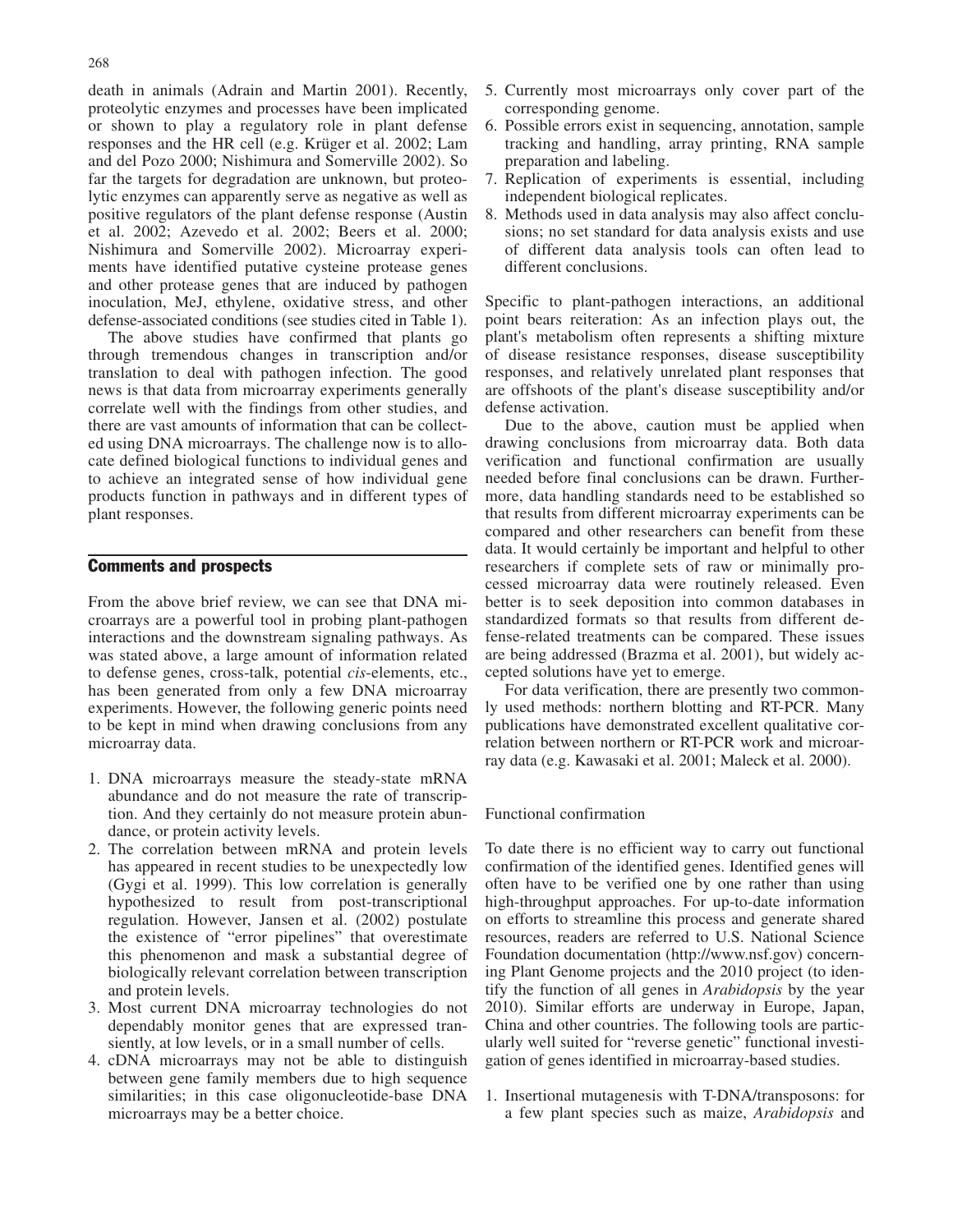rice, large numbers of knockout lines have been generated using T-DNA or transposon insertional mutagenesis (e.g. Bouché and Bouchez 2001; Kumar and Hirochika 2001; Thorneycroft et al. 2001; Tissier et al. 1999). These are very important resources for future functional analyses of the genes identified through microarray work. For *Arabidopsis*, large sets of sequence-indexed gene knockout lines are being released (see the review by Thorneycroft et al. 2001 and the website http://www.arabidopsis.org/links/ insertion.html for relevant resources). One challenge is that many knockouts do not present informative phenotypes that provide a direct clue to gene function (Bouché and Bouchez 2001). However, expression profile information can provide leads that productively focus phenotypic study of gene knockout lines. For example, approximately one-quarter of nearly 2,000 yeast open reading frames disrupted by a transposon exhibit a phenotype when the gene disruption is coupled with expression data and immunolocalization (Ross-Macdonald et al. 1999). Stable gene knockout lines still are not always useful, however, due to the potential for pleiotropic phenotypes, genetic redundancy, physiological compensation, or lethality.

- 2. Silencing technology: another way to investigate gene function is through gene silencing. This technology will be particularly important for plant species where knockout lines are not available. There are two major methods to silence genes: (1) expression of doublestranded RNA or antisense RNA constructs in transgenic plants (Chuang and Meyerowitz 2000; Smith et al. 2000; Wang and Waterhouse 2001), or (2) expressing a fragment of the target gene using a modified virus vector (virus-induced gene silencing or VIGS; see reviews by Baulcombe 1999; Lindbo et al. 2001; Wang and Waterhouse 2001). The penetrance of gene silencing is variable. Gene silencing efforts typically generate "allelic series" that include many partial loss-of-function plant lines, possibly confusing analysis but also offering an alternative approach when, for example, a total gene knockout is lethal. The generation of stable transgenic silenced plants can be time consuming. For some plant species VIGS may become the more accessible and preferred method (rather than stable transformation with *ds*RNA-generating constructs), but at present VIGS methods have only been established for a few plant species. VIGS is also likely to remain of variable utility given that silencing arises at uneven rates throughout the plant and does not occur in all tissues. However, transient or inducible silencing can offer useful advantages.
- 3. Transient expression assays: gene overexpression can be as valuable as gene knockout or underexpression in functional studies. Inducible over- or under-expression allows avoidance of many potentially misleading pleiotropic effects that could arise in a plant constitutively and uniformly altered for gene expression. Recently, Kazan et al. (2001) have tested a promising transient expression assay that may be suitable for the

high-throughput screening of genes with regulatory functions. In this system, a gene whose function is to be examined is constructed using a constitutive promoter and delivered via microprojectile bombardment into the leaves of "indicator" plants. Indicator plants express a reporter gene under the control of a promoter from a gene (e.g. PR-1 or PDF1.2) which is known to be activated by a specific signaling pathway. Induction of the reported gene expression after bombardment, and not in bombarded controls, suggests the potential involvement of the delivered gene in the relevant signaling pathway. Further approaches are available using chemically inducible gene expression, or gene overexpression via virus vectors (e.g. Aoyama and Chau 1997; Rommens et al. 1995; Scholthof et al. 1993).

Other potentially valuable methods for gene function analysis are less well developed, such as nucleic acid repair using chimeric RNA/DNA oligonucleotides (Oh and May 2001; Rice at al. 2001) and homologous recombination (Puchta 2002). There are of course other powerful "-omics" tools that can be used in studying plant-pathogen interactions, such as proteomics (Kersten et al. 2002) and metabolomics (Fiehn 2002). One can foresee that in the near future DNA microarray technology will be coupled with these tools to compensate for the respective limitations of each method.

DNA microarrays are still very expensive and not accessible to most researchers. Prefabricated arrays are only available for a few plant species, and usually cover only part of the genome. As microarray technology improves and as more ESTs or whole genomes are sequenced, DNA microarrays will become available for more plants and will cover more genes. DNA microarrays will also be available for pathogens to allow gene expression changes to be monitored in both the pathogen and the plant during their interactions. Diagnostic arrays consisting of multiple defense-related genes from one or a few closely related plant species will also be designed so that they can be used at a reasonable cost for diagnostic purposes.

Specific to plant-pathogen interactions and downstream signaling, more microarray studies are likely to be completed that address the following goals:

- 1. Identify essentially all defense-regulated genes in a plant against a particular pathogen using a whole genome array.
- 2. Compare spectra of genes affected by different pathogen species, pathovars, isolates, or isogenic strains.
- 3. Compare spectra of genes affected by the same pathogen in different plant genotypes, including plant mutants that exhibit altered interactions with pathogens.
- 4. Monitor dynamic gene expression changes over time in a plant from its first contact with a pathogen to the late stages of resistance or disease.
- 5. Monitor gene expression changes over time in pathogens from their first contact with plants to the estab-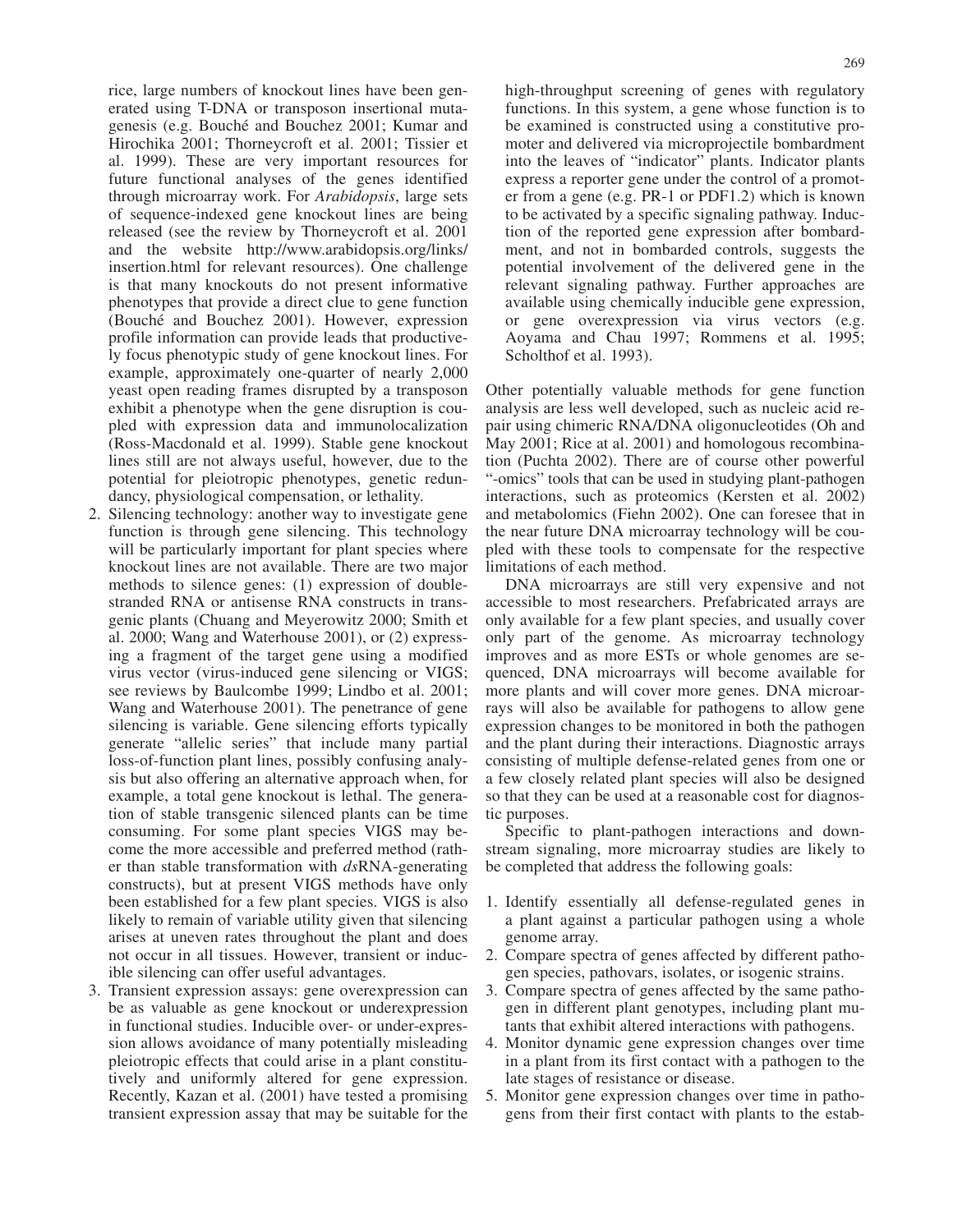lishment of resistance or disease in the plant, or through the reproductive stages of the pathogen.

6. Compare gene expression at the infection site and in other parts of the plant over time when an infection starts.

To fully exploit the resulting data, this microarray work will generally need to be coupled with the other analytical approaches discussed above.

# **Conclusions**

Previously, a limited number of resistance genes and downstream defense components had been identified using more traditional molecular genetic and biochemical methods. With these methods it was difficult to examine the coordinated regulation of many genes simultaneously, or the cross-talk between different pathways. DNA microarrays have emerged as a powerful tool that can be used for a genome-wide analysis of plant defense responses after challenge with different pathogens or defense-related treatments. Microarrays are being used to identify potential defense-related genes, to identify potential regulatory *cis*-elements, to characterize and differentiate among the pathways activated during different plantpathogen pairings, and to examine cross-talk between different pathways or responses. In the future, further microarray studies will be important, as will follow-up studies that functionally examine specific genes or regulatory elements. Much of the information published to date from DNA microarray studies has been consistent with our earlier understanding of host defense, but the substantial and growing body of new expression profile information has generated many new leads and testable hypotheses that will have a strong impact on future research.

**Acknowledgements** We apologize to those researchers whose work may have been overlooked or was not included due to space limitation. DNA microarray work in AFB's lab is funded by NSF 991365–971.

## **References**

- Adrain C, Martin SJ (2001) The mitochondrial apoptosome: a killer unleashed by the cytochrome seas. Trends Biochem Sci 26: 390–397
- Aharoni A, Vorst O (2001) DNA microarrays for functional plant genomics. Plant Mol Biol 48:99–118
- Alexander D, Goodman RM, Gutrella M, Glascock C, Weymann K, Friedrich L, Maddox D, Ahlgoy P, Luntz T, Ward E, Ryals J (1993) Increased tolerance to two oomycete pathogens in transgenic tobacco expressing pathogenesis-related protein-1A. Proc Natl Acad Sci USA 90:7327–7331
- Altman RB, Raychaudhuri S (2001) Whole-genome expression analysis: challenges beyond clustering. Curr Opin Struct Biol 11:340–347
- Alvarez ME (2000) Salicylic acid in the machinery of hypersensitive cell death and disease resistance. Plant Mol Biol 44:429–442
- Aoyama T, Chau NH (1997) A glucocorticoid-mediated transcriptional induction system in transgenic plants. Plant J 11:605–612
- Asai T, Tena G, Plotnikova J, Willmann MR, Chiu W-L, Gomez-Gomez L, Boller T, Ausubel FM, Sheen J (2002) MAP kinase signalling cascade in *Arabidopsis* innate immunity. Nature 415:977–983
- Austin MJ, Muskett P, Kahn K, Feys BJ, Jones JDG, Parker JE (2002) Regulatory role of *SGT1* in early *R* gene-mediated plant defenses. Science 295:2077–2080
- Azevedo C, Sadanandom A, Kitagawa K, Freialdenhoven A, Shirasu K, Schulze-Lefert P (2002) The *RAR1* interactor *SGT1*, an essential component of *R* gene-triggered disease resistance. Science 295:2073–2076
- Baldwin D, Crane V, Rice D (1999) A comparison of gel-based, nylon filter and microarray techniques to detect differential RNA expression in plants. Curr Opin Plant Biol 2:96–103
- Baulcombe DC (1999) Fast forward genetics based on virusinduced gene silencing. Curr Opin Plant Biol 2:109–113
- Beers EP, Woffenden BJ, Zhao C (2000) Plant proteolytic enzymes: possible roles during programmed cell death. Plant Mol Biol 44:399–415
- Belcher CE, Drenkow J, Kehoe B, Gingeras TR, McNamara N, Lemjabbar H, Basbaum C, Relman DA (2000) From the cover: the transcriptional responses of respiratory epithelial cells to *Bordetella pertussis* reveal host defensive and pathogen counter-defensive strategies. Proc Natl Acad Sci USA 97:13847–13852
- Bent AF (2001) Plant mitogen-activated protein kinase cascades: negative regulatory roles turn out positive. Proc Natl Acad Sci USA 98:784–786
- Bonas U, Lahaye T (2002) Plant disease resistance triggered by pathogen-derived molecules: refined models of specific recognition. Curr Opin Microbiol 5:44–50
- Bouché N, Bouchez D (2001) *Arabidopsis* gene knockout: phenotypes wanted. Curr Opin Plant Biol 4:111–117
- Bowler C, Fluhr R (2000) The role of calcium and activated oxygens as signals for controlling cross-tolerance. Trends Plant Sci 5:241–246
- Brazma A, Vilo J (2000) Gene expression data analysis. FEBS Lett 480:17–24
- Brazma A, Hingamp P, Quackenbush J, Sherlock G, Spellman P, Stoeckert C, Aach J, Ansorge W, Ball CA, Causton HC, Gaasterland T, Glenisson P, Holstege FC, Kim IF, Markowitz V, Matese JC, Parkinson H, Robinson A, Sarkans U, Schulze-Kremer S, Stewart J, Taylor R, Vilo J, Vingron M (2001) Minimum information about a microarray experiment (MIAME) toward standards for microarray data. Nat Genet 29: 365– 371
- Broglie K, Chet I, Holliday M, Cressman R, Biddle P, Knowlton S, Mauvais CJ, Broglie R (1991) Transgenic plants with enhanced resistance to the fungal pathogen *Rhizoctonia solani*. Science 254:1194–1197
- Cardinale F, Meskiene I, Ouaked F, Hirt H (2002) Convergence and divergence of stress-induced mitogen-activated protein kinase signaling pathways at the level of two distinct mitogenactivated protein kinase kinases. Plant Cell 14:703–711
- Chen W, Provart NJ, Glazebrook J, Katagiri F, Chang H-S, Eulgem T, Mauch F, Luan S, Zou G, Whitham SA, Budworth PR, Tao Y, Xie Z, Chen X, Lam S, Kreps JA, Harper JF, Si-Ammour A, Mauch-Mani B, Heinlein M, Kobayashi K, Hohn T, Dangl JL, Wang X, Zhu T (2002) Expression profile matrix of *Arabidopsis* transcription factor genes suggests their putative functions in response to environmental stresses. Plant Cell 14:559–574
- Cheong YH, Chang H-S, Gupta R, Wang X, Zhu T, Luan S (2002) Transcriptional profiling reveals novel interactions between wounding, pathogen, abiotic stress, and hormonal responses in *Arabidopsis*. Plant Physiol 129:661–677
- Cheung VG, Morley M, Aguilar F, Massimi A, Kucherlapati R, Childs G (1999) Making and reading microarrays. Nat Genet 21:15–19
- Chico JM, Raíces M, Téllez-Iñón MT, Ulloa RM (2002) A calcium-dependent protein kinase is systemically induced upon wounding in tomato plants. Plant Physiol 128:256–270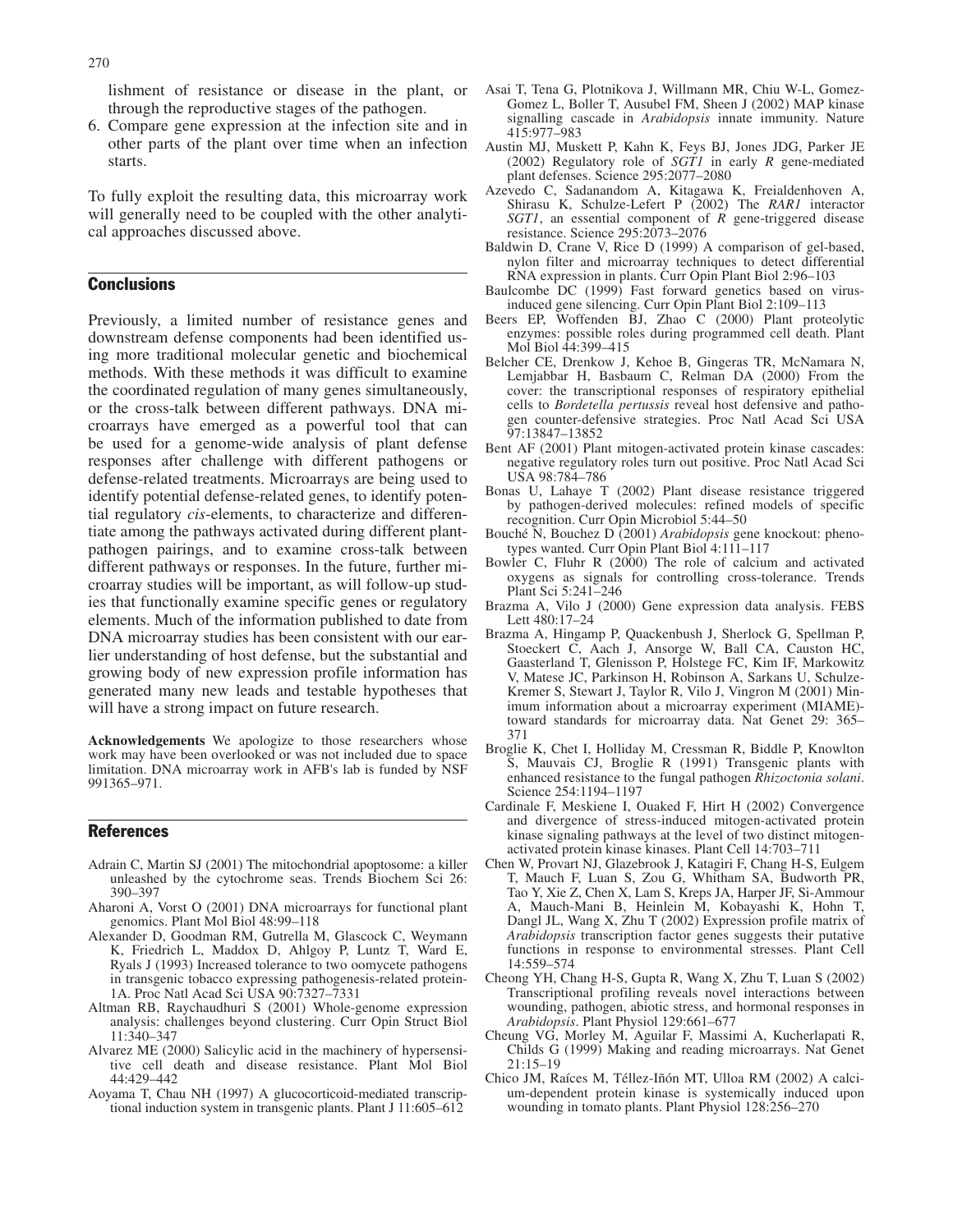- Chuang C-F, Meyerowitz EM (2000) Specific and heritable genetic interference by double-stranded RNA in *Arabidopsis thaliana*. Proc Natl Acad Sci USA 97:4985–4990
- Creelmen RA, Mullet JE (1997) Biosynthesis and action of jasmonates in plants. Annu Rev Plant Physiol Plant Mol Biol  $48.355 - 381$
- Crute IR, Pink DAC (1996) The genetics and utilization of pathogen resistance in plants. Plant Cell 8:1747–1755
- Dangl JL, Jones JDG (2001) Plant pathogens and integrated defence responses to infection. Nature 411:826–833
- Delaney TP, Uknes S, Vernooij B, Friedrich L, Weymann K, Negrotto D, Gaffney T, Gut-Rella M, Kessmann H, Ward E, Ryals J (1994) Science 266:1247–1250
- Delledonne M, Zeier J, Marocco A, Lamb C (2001) Signal interactions between nitric oxide and reactive oxygen intermediates in the plant hypersensitive disease resistance response. Proc Natl Acad Sci USA 98:13454–13459
- Desikan R, Reynolds A, Hancock JT, Neill SJ (1998) Harpin and hydrogen peroxide both initiate programmed cell death but have differential effects on gene expression in *Arabidopsis* suspension cultures. Biochem J 330:115–120
- Desikan R, A.-H.-Mackerness S, Hancock JT, Neill SJ (2001) Regulation of the *Arabidopsis* transcriptome by oxidative stress. Plant Physiol 127:159–172
- Dinesh-Kumar SP, Baker BJ (2000) Alternatively spliced N resistance gene transcripts: their possible role in tobacco mosaic virus resistance. Proc Natl Acad Sci USA 97:1908–1913
- Dong X (1998) SA, JA, ethylene, and disease resistance in plants. Curr Opin Plant Biol 1:316–323
- Dong X (2001) Genetic dissection of systemic acquired resistance. Curr Opin Plant Biol 4:309–314
- Donson J, Fang Y, Espiritu-Santo G, Xing W, Salazar A, Miyamoto S, Armendarez V, Volkmuth W (2002) Comprehensive gene expression analysis by transcript profiling. Plant Mol Biol 48:75–97
- Duggan DJ, Bittner M, Chen Y, Meltzer P, Trent JM (1999) Expression profiling using cDNA microarrays. Nat Genet 21:10–14
- Eisen MB, Brown PO (1999) DNA arrays for analysis of gene expression. Methods Enzymol 303:179–205
- Eisen MB, Spellman PT, Brown PO, Botstein D (1998) Cluster analysis and display of genome-wide expression patterns. Proc Natl Acad Sci USA 95:14863–14868
- Ellis J, Jones D (1998) Structure and function of proteins controlling strain-specific pathogen resistance in plants. Curr Opin Plant Biol 1:288–293
- Eulgem T, Rushton PJ, Schmelzer E, Hahlbrock K, Somssich IE (1999) Early nuclear events in plant defence signalling: rapid gene activation by WRKY transcription factors. EMBO J 18:4689–4699
- Eulgem T, Rushton PJ, Robatzek S, Somssich IE (2000) The WRKY superfamily of plant transcription factors. Trends Plant Sci 5:199–206
- Feys JF, Parker JE (2000) Interplay of signaling pathways in plant disease resistance. Trends Genet 16:449–455
- Fiehn O (2002) Metabolomics the link between genotypes and phenotypes. Plant Mol Biol 48:155–171
- Finkelstein D, Ewing R, Gollub J, Sterky F, Cherry JM, Somerville S (2002) Microarray data quality analysis: lessons from the AFGC project. Plant Mol Biol 48:119–131
- Flor HH (1971) Current status of the gene-for-gene concept. Annu Rev Phytopathol 9:275–296
- Fluhr R (2001) Sentinels of disease. Plant resistance genes. Plant Physiol 127:1367–1374
- Frye CA, Tang D, Innes RW (2001) Negative regulation of defense responses in plants by a conserved MAPKK kinase. Proc Natl Acad Sci USA 98:373–378
- Gaffney T, Friedrich L, Vernooij B, Negrotto D, Nye G, Uknes S, Ward E, Kessmann H, Ryals J (1993) Requirement of salicylic acid for the induction of systemic acquired resistance. Science 261:754–756
- Genoud T, Métraux J-P (1999) Crosstalk in plant cell signaling: structure and function of the genetic network. Trends Plant Sci 4:503–507
- Genoud T, Millar AJ, Nishizawa N, Kay SA, Schafer E, Nagatani A, Chua NH (1998) An *Arabidopsis* mutant hypersensitive to red and far-red light signals. Plant Cell 10:889–904
- Glassbrook N, Ryals J (2001) A systematic approach to biochemical profiling. Curr Opin Plant Biol 4:186–190
- Glazebrook J (2001) Genes controlling expression of defense responses in *Arabidopsis* – 2001 status. Curr Opin Plant Biol 4:301–308
- Grant JJ, Yun B-W, Loake GJ (2000) Oxidative burst and cognate redox signalling reported by luciferase imaging: identification of a signal network that functions independently of ethylene, SA and Me-JA but is dependent on MAPKK activity. Plant J 24:569–582
- Gygi SP, Rochon Y, Franza BR, Aebersold R (1999) Correlation between protein and mRNA abundance in yeast. Mol Cell Biol 19:1720–1730
- Hammond-Kosack KE, Jones JDG (1996) Resistance gene-dependent plant defense responses. Plant Cell 8:1773–1791
- Hammond-Kosack K, Jones JDG (2000) Responses to plant pathogens. In: Buchanan BB, Gruissem W, Jones RL (eds) Biochemistry and molecular biology of plants. American Society of Plant Physiologists, Rockville, Md.
- Harmer SL, Kay SA (2001) Microarrays: determining the balance of cellular transcription. Plant Cell 12:613–615
- Heath MC (2000) Hypersensitive response-related death. Plant Mol Biol 44:321–334
- Hulbert SH, Webb CA, Smith SM, Sun Q (2001) Resistance gene complexes: evolution and utilization. Annu Rev Phytopathol 39:285–312
- Innes RW (2001) Targeting the targets of type III effector proteins secreted by phytopathogenic bacteria. Mol Plant Pathol 2:109–115
- Jansen RC, Nap J-P, Mlynárová L (2002) Errors in genomics and proteomics. Nat Biotech 20:19
- Kahmann R, Basse C (2001) Fungal gene expression during pathogenesis-related development and host plant colonization. Curr Opin Microbiol 4:374–380
- Kawasaki S, Borchert C, Deyholos M, Wang H, Brazille S, Kawai K, Galbraith D, Bohnert HJ (2001) Gene expression profiles during the initial phase of salt stress in rice. Plant Cell 13:889–905
- Kazan K, Schenk PM, Wilson I, Manners JM (2001) DNA microarrays: new tools in the analysis of plant defence responses. Mol Plant Pathol 2:177–185
- Keen NT (2000) A century of plant pathology: a retrospective view on understanding host-parasite interactions. Annu Rev Phytopathol 38:31–48
- Keen NT, Mayama S, Leach JE, Tsuyumu S (eds) (2001) Delivery and perception of pathogen signals in plants. APS Press, St. Paul, Minn.
- Kersten B, Bürkle L, Kuhn EJ, Giavalisco P, Konthur Z, Lueking A, Walter G, Eickhoff H, Schneider U (2002) Large-scale plant proteomics. Plant Mol Biol 48:133–141
- Kitajima S, Sato F (1999) Plant pathogenesis-related proteins: molecular mechanisms of gene expression and protein function. J Biochem (Tokyo) 125:1–8
- Krüger J, Thomas CM, Golstein C, Dixon MS, Smoker M, Tang S, Mulder L, Jones JDG (2002) A tomato cysteine protease required for *Cf*-2-dependent disease resistance and suppression of autonecrosis. Science 296:744–747
- Kumar A, Hirochika H (2001) Applications of retrotransposons as genetic tools in plant biology. Trends Plant Sci 6:127–134
- Lam E, del Pozo O (2000) Caspase-like protease involvement in the control of plant cell death. Plant Mol Biol 44:417–428
- Lam E, Kato N, Lawton M (2001) Programmed cell death, mitochondria and the plant hypersensitive response. Nature 411: 848–853
- Lamb C, Dixon RA (1997) The oxidative burst in plant disease resistance. Annu Rev Plant Physiol Plant Mol Biol 48:251–275
- Lee J, Rudd JJ (2002) Calcium-dependent protein kinases: versatile plant signaling components necessary for pathogen defence. Trends Plant Sci 7:97–98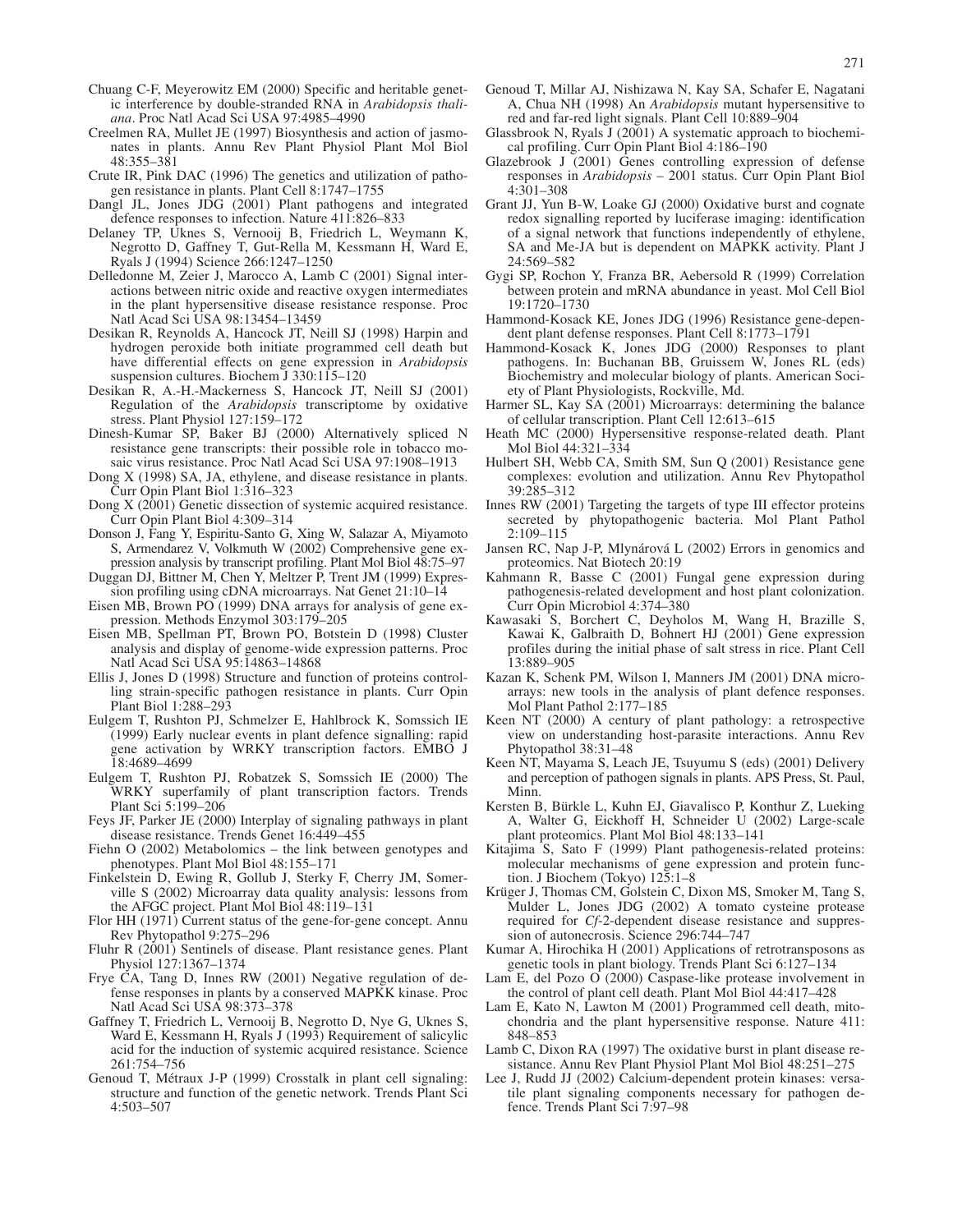- Levine A, Tenhaken R, Dixon R, Lamb C (1994)  $H_2O_2$  from the oxidative burst orchestrates the plant hypersensitive disease resistance response. Cell 79:583–593
- Lindbo JA, Fitzmaurice WP, della-Cioppa G (2001) Virus-mediated reprogramming of gene expression in plants. Curr Opin Plant Biol 4:181–185
- Lipshutz RJ, Fodor SPA, Gingeras TR, Lockhart DJ (1999) High density synthetic oligonucleotide arrays. Nat Genet 21:20–24
- Lockhart DJ, Winzeler EA (2000) Genomics, gene expression and DNA arrays. Nature 405:827–836
- Logemann E, Hahlbrock K (2002) Crosstalk among stress responses in plants: pathogen defense overrides UV protection through an inversely regulated ACE/ACE type of light-responsive gene promoter unit. Proc Natl Acad Sci USA 99: 2428–2432
- Loon LC van, van Kammen A (1970) Polyacrylamide disc electrophoresis of the soluble leaf proteins from *Nicotiana tabacum* var. "Samsun" and Samsun NN." II. Changes in protein constitution after infection with tobacco mosaic virus. Virology 40:190–211
- Lucas JA (1998) Plant pathology and plant pathogens. Blackwell Science, Oxford
- Maleck K, Levine A, Eulgem T, Morgan A, Schmid J, Lawton KA, Dangl JL, Dietrich RA (2000) The transcriptome of *Arabidopsis thaliana* during systemic acquired resistance. Nat Genet 26:403–410
- Martin GB (1999) Functional analysis of plant disease resistance genes and their downstream effectors. Curr Opin Plant Biol 2:273–279
- Michelmore R (2000) Genomic approaches to plant disease resistance. Curr Opin Plant Biol 3:125–131
- Møller IM (2001) Plant mitochondria and oxidative stress: electron transport, NADPH turnover, and metabolism of reactive oxygen species. Annu Rev Plant Physiol Plant Mol Biol 52:561–591
- Nadimpalli R, Yalpani N, Johal GS, Simmons CR (2000) Prohibitins, stomatins, and plant disease response genes compose a protein superfamily that controls cell proliferation, ion channel regulation and death. J Biol Chem 275:29579–29586
- Nawrath C, Heck S, Parinthawong N, Métraux J-P (2002) EDS5, an essential component of salicylic acid-dependent signaling for disease resistance in *Arabidopsis*, is a member of the MATE transporter family. Plant Cell 14:275–286
- Nimchuk Z, Rohmer L, Chang JH, Dangl JL (2001) Knowing the dancer from the dance: *R*-gene products and their interactions with other proteins from host and pathogen. Curr Opin Plant Biol 4:288–294
- Nishimura M, Somerville S (2002) Resisting attack. Science 295:2032–2033
- Nümberger T, Scheel D (2001) Signal transmission in the plant immune response. Trends Plant Sci 6:372–379
- Obregón P, Martín R, Sanz A, Castresana C (2001) Activation of defence-related genes during senescence: a correlation between gene expression and cellular damage. Plant Mol Biol 46:67–77
- Oh TJ, May GD (2001) Oligonucleotide-directed plant gene targeting (commentary). Curr Opin Biotech 12:169–172
- Okinaka Y, Yang CH, Perna NT, Keen NT (2002) Microarray profiling of *Erwinia chrysanthemi* 3937 genes that are regulated during plant infection. Mol Plant Microbe Interact 15:619–629
- Petersen M, Brodersen P, Naested H, Andreasson E. Lindhart U, Johansen B, Nielsen HB, Lacy M, Austin MJ, Parker JE, Sharma SB, Klessig DF, Martienssen R, Mattsson O, Jensen AB, Mundy J (2000) *Arabidopsis* MAP kinase 4 negatively regulates systemic acquired resistance. Cell 103:1111–1120
- Puchta H (2002) Gene replacement by homologous recombination in plants. Plant Mol Biol 48:173–182
- Quirino BF, Normanly J, Amasino RM (1999) Diverse range of gene activity during *Arabidopsis thaliana* leaf senescence includes pathogen independent induction of defense-related genes. Plant Mol Biol 40:267–278
- Quirino BF, Noh YS, Himelblau E, Amasino RM (2000) Molecular aspects of leaf senescence. Trends Plant Sci 5:278–282
- Rappuoli R (2000) Pushing the limits of cellular microbiology: microarrays to study bacteria-host cell intimate contacts. Proc Natl Acad Sci USA 97:13467–13469
- Reymond P, Farmer EE (1998) Jasmonate and salicylate as global signals for defense gene expression. Curr Opin Plant Biol  $1.404 - 411$
- Rice MC, Czymmek K, Kmiec EB (2001) The potential of nucleic acid repair in functional genomics. Nature 19:321–326
- Riechmann JL, Heard J, Martin G, Reuber L, Jiang C-Z, Keddie J, Adam L, Pineda O, Ratcliffe OJ, Samaha RR, Creelman R, Pilgrim M, Broun P, Zhang JZ, Ghandehari D, Sherman BK, Yu G-L (2000) *Arabidopsis* transcription factors: genomewide comparative analysis among eukaryotes. Science 299: 2105–2110
- Rommens CM, Salmeron JM, Baulcombe DC, Staskawicz BJ (1995) Use of a gene expression system based on potato virus X to rapidly identify and characterize a tomato Pto homolog that controls fenthion sensitivity. Plant Cell 7:249–257
- Ross-Macdonald P, Coelho PS, Roemer T, Agarwal S, Kumar A, Jansen R, Cheung KH, Sheehan A, Symoniatis D, Umansky L, Heidtman M, Nelson FK, Iwasaki H, Hager K, Gerstein M, Miller P, Roeder GS, Snyder M (1999) Large-scale analysis of the yeast genome by transposon tagging and gene disruption. Nature 402:413–418
- Rowland O, Jones JDG (2001) Unraveling regulatory networks in plant defense using microarrays. Genome Biol 2:1001.1–1001.3
- Rushton PJ, Somssich IE (1998) Transcriptional control of plant genes responsive to pathogens. Curr Opin Plant Biol 1:311–315
- Ryals JA, Neuenschwander UH, Willits MG, Molina A, Steiner H-Y, Hunt MD (1996) Systemic acquired resistance. Plant Cell 8:1809–1819
- Sasaki Y, Asamizu E, Shibata D, Nakamura Y, Kaneko T, Awai K, Amagai M, Kuwata C, Tsugane T, Masuda T, Shimada H, Takamiya K-i, Ohta H, Tabata S (2001) Monitoring of methyl jasmonate-responsive genes in *Arabidopsis* by cDNA macroarray: self-activation of jasmonic acid biosynthesis and crosstalk with other phytohormone signaling pathways. DNA Res 8:153–161
- Scheideler M, Schlaich NL, Fellenberg K, Beissbarth T, Hauser NC, Vingron M, Slusarenko AJ, Hoheisel JD (2002) Monitoring the switch from housekeeping to pathogen defense metabolism in *Arabidopsis thaliana* using cDNA arrays. J Biol Chem 277:10555–10561
- Schenk PM, Kazan K, Wilson I, Anderson JP, Richmond T, Somerville SC, Manners JM (2000) Coordinated plant defense responses in *Arabidopsis* revealed by microarray analysis. Proc Natl Acad Sci USA 97:11655–11660
- Scholthof HB, Morris TJ, Jackson AO (1993) The capsid protein gene of tomato bushy stunt virus is dispensable for systemic movement and can be replaced for localized expression of foreign genes. Mol Plant Microbe Interact 6:309–322
- Seki M, Narusaka M, Abe H, Kasuga M, Yamaguchi-Shinozaki K, Caminci P, Hayashizaki Y, Shinozaki K (2001) Monitoring the expression pattern of 1300 *Arabidopsis* genes under drought and cold stresses by using a full-length cDNA microarray. Plant Cell 13:61–72
- Sherlock G (2000) Analysis of large-scale gene expression data. Curr Opin Immunol 12:201–205
- Shinozaki K, Yamaguchi-Shinozaki K (2000) Molecular responses to dehydration and low temperature: differences and cross-talk between two stress signaling pathways. Curr Opin Plant Biol 3:217–223
- Shirasu K, Schulze-Lefert P (2000) Regulators of cell death in disease resistance. Plant Mol Biol 44:371–385
- Simmonds NW, Smartt J (1999) Principles of crop improvement. Blackwell Science, Oxford
- Smith NA, Singh SP, Wang M-B, Stoutjesdijk PA, Green AG, Waterhouse PM (2000) Total silencing by intron-spliced hairpin RNAs. Nature 407:319–320
- Staskawicz BJ, Mudgett MB, Dangl JL, Galan JE (2001) Common and contrasting themes of plant and animal diseases. Science 292:2285–2289